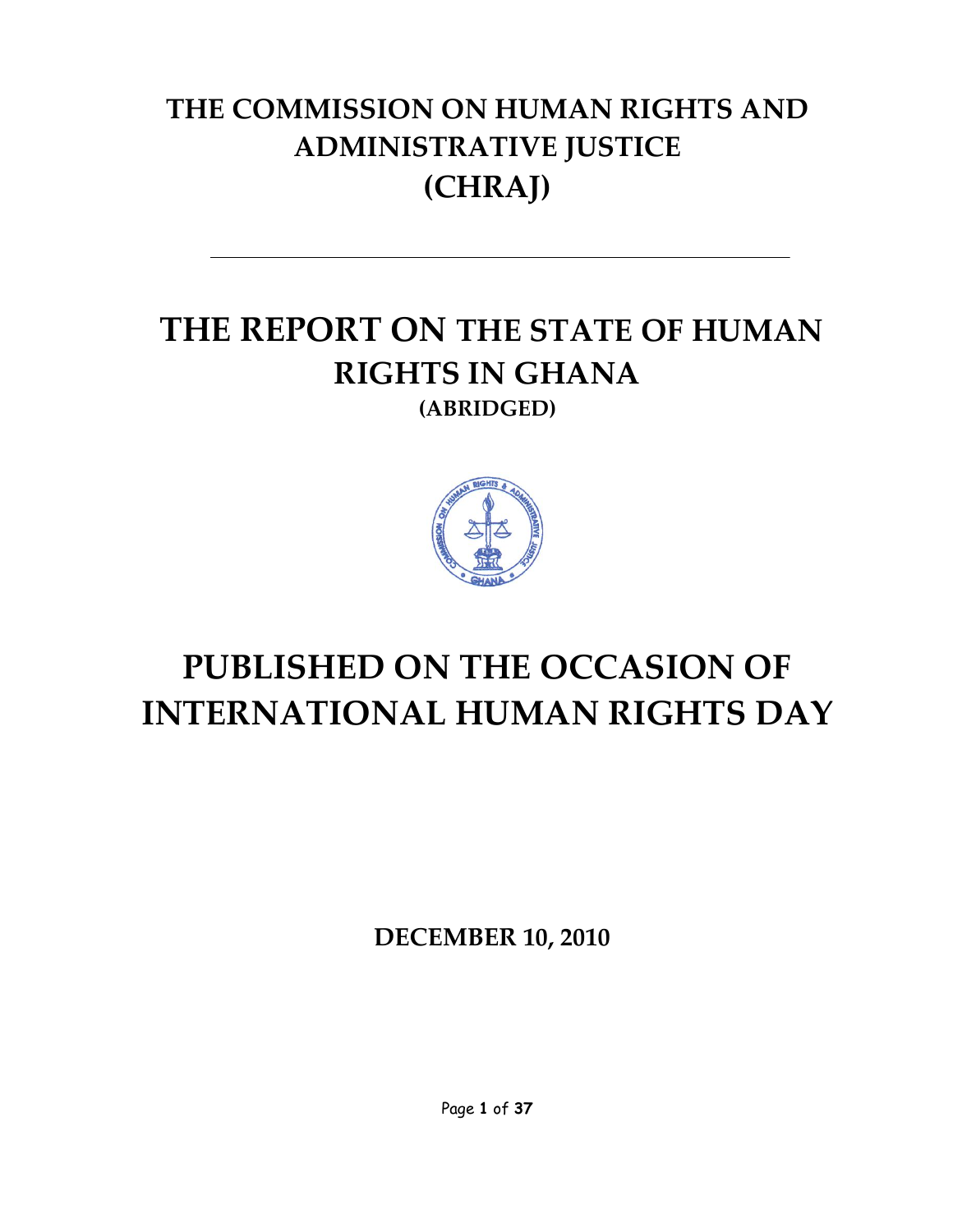#### **HIGHLIGHTS OF THE REPORT ON THE STATE OF HUMAN RIGHTS IN GHANA BY THE COMMISSION ON HUMAN RIGHTS AND ADMINISTRATIVE JUSTICE (CHRAJ) ON THE OCCASION OF INTERNATIONAL HUMAN RIGHTS DAY DECEMBER 10, 2010**

#### **Introduction**

Every year, the Commission is privileged to join the international human rights community in marking UN International Human Rights Day, which falls on  $10^{th}$  December. This year the theme for the celebration is "Speak Up … Stop Discrimination", a fitting follow-up to that of last year that aimed to galvanise the global community to embrace diversity and end discrimination.

The UN has emphasised, in the past that human rights are what make us human; "Human rights are fundamental to our nature, without them we cannot live as human beings". More precisely, human rights are universal rights, which all people are entitled to, regardless of race, ethnic origin, gender, age, economic or social class, religious or political belief.

Discrimination on any of these grounds or in any other form is not only wrong in itself, but also creates and sustains conditions leading to societal vulnerability.

In Ghana, unfavourable cultural attitudes continue to hinder social progress. Discriminatory and sometimes very dehumanising customary practices and traditional norms seem to consign many vulnerable persons including women, children and persons with disabilities to subservient, dehumanising roles rather than allowing them to take their opportunities and compete with others on equal terms.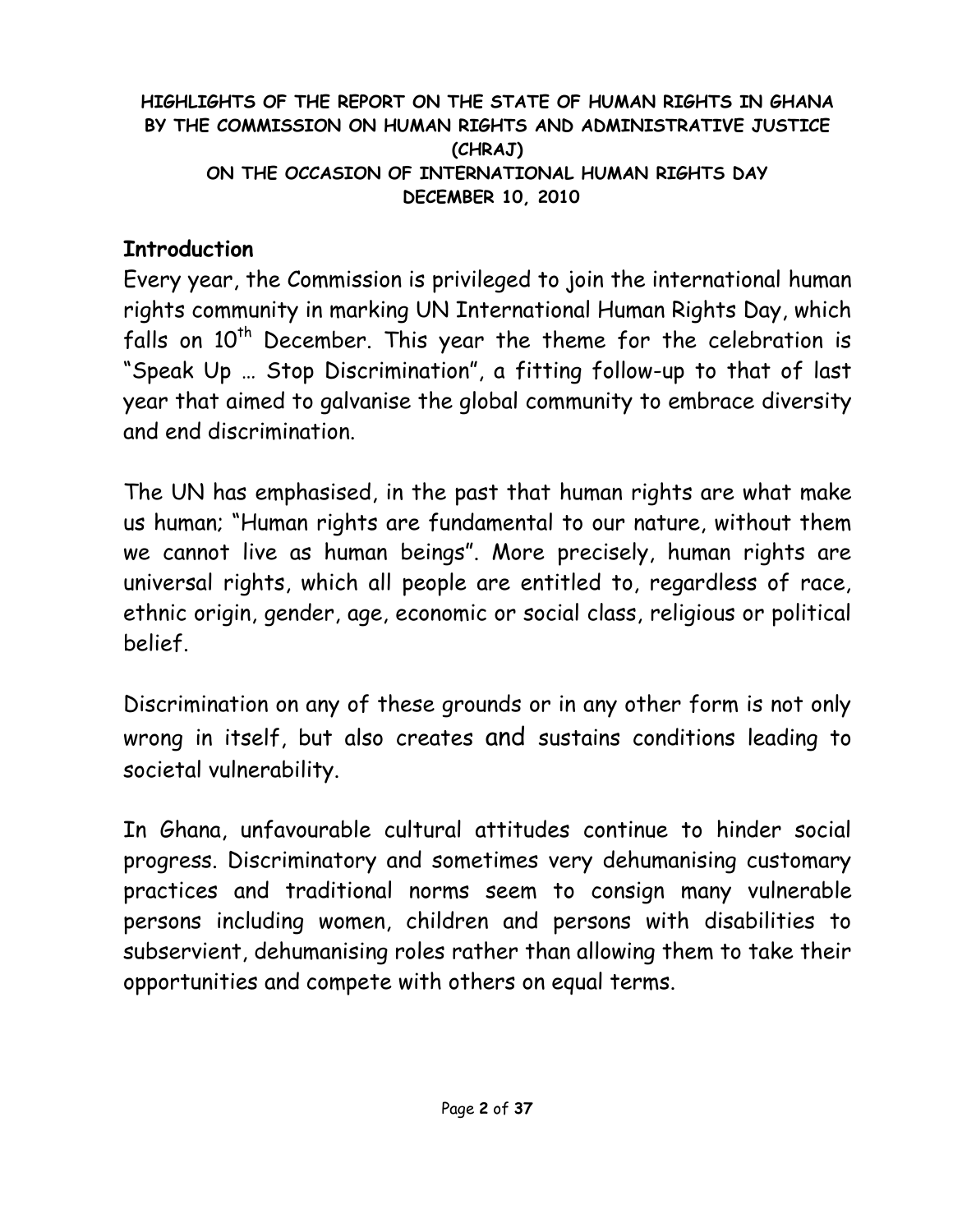Over the years, CHRAJ has collaborated with other partners to implement programmes aimed at a wider societal appreciation and acceptance of fundamental human rights principles as a way of life.

One of the most important constitutional and statutory mandates of CHRAJ is the obligation to enhance public awareness with respect to fundamental human rights and freedoms.

This remains an area of potentially useful cooperation with Government, Human Rights NGOs and other Civil Society Organisations such as religious bodies, schools, trade unions and professional groups.

The Commission has institutionalised as an integral part of its monitoring role, studies of various communities to determine the scale of realisation of economic, social and cultural rights that in the Commission's view lag behind achievements made in the enjoyment of civil and political rights by members of the Ghanaian society. Every year since 2005, the Commission's ten Regional Offices together with the 98 District Offices, undertake surveys using quantitative methods and Focus Group Discussions (FGDs) in an effort to provide some evidentiary basis to determine the advancement made in the realisation of economic, social and cultural rights in communities across the country.

The State of Human Rights Report, issued annually by the Commission, based on primary and secondary data gathered and analysed by the Commission does not cover the entire gamut of human rights.

The exercise, however, aims at making relevant recommendations to entrench a culture of human rights and peace in the country.

In 2010, the focus has been on the following thematic areas:

**Example 1 Right to Basic Education**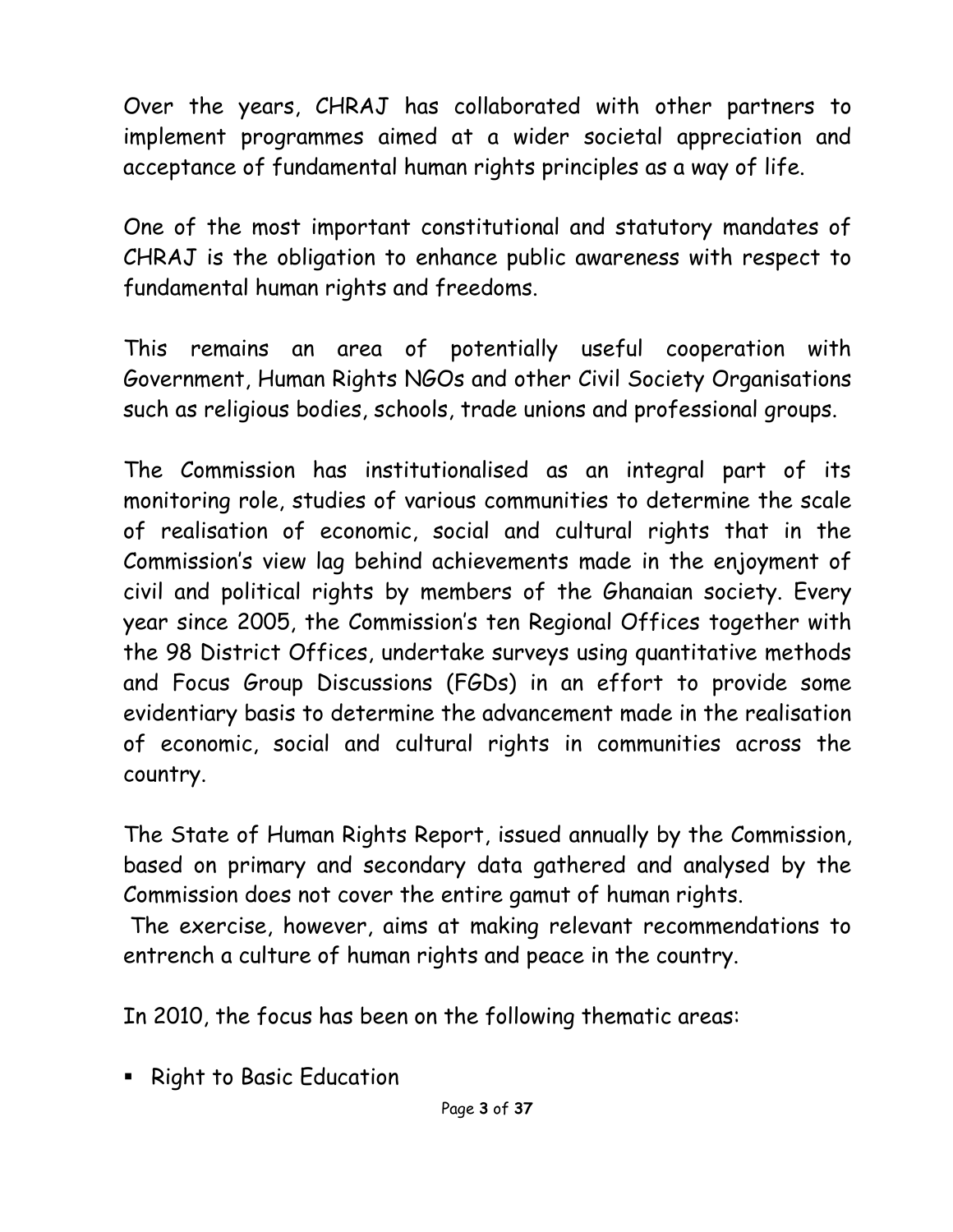- **Right to Health**
- Children's Rights
- Women's Rights
- Harmful Cultural Practices
- Extremely Deprived Communities (Slums)

### **Methodology**

A combination of various research techniques or methods, including structured interviews, and Focus Group Discussions (FGDs) was used to conduct the study in 2010. Respondents included ordinary members of communities, students/pupils, traditional authorities and leadership of relevant institutions including DCEs.

Personal interviews were conducted with heads of institutions or authorities and key informants, while the FGDs of at most ten members comprising male and female (except peculiar instances where inapplicable) were conducted to solicit information from the general public.

#### **Objectives**

The general objective of the 2010 nationwide monitoring exercise is to gauge/ measure State compliance with its international human rights obligations.

The specific objectives include:

1. To ensure that State actors and other duty bearers meet fully their obligations under the law.

2. To assess progress made by Ghana in the effort at achieving the Millennium Development Goals (MDGs).

- 3. To prevent human rights abuse from occurring.
- 4. To serve as early warning signals for State actors.
- 5. Provide data and information for CHRAJ to play its oversight roles.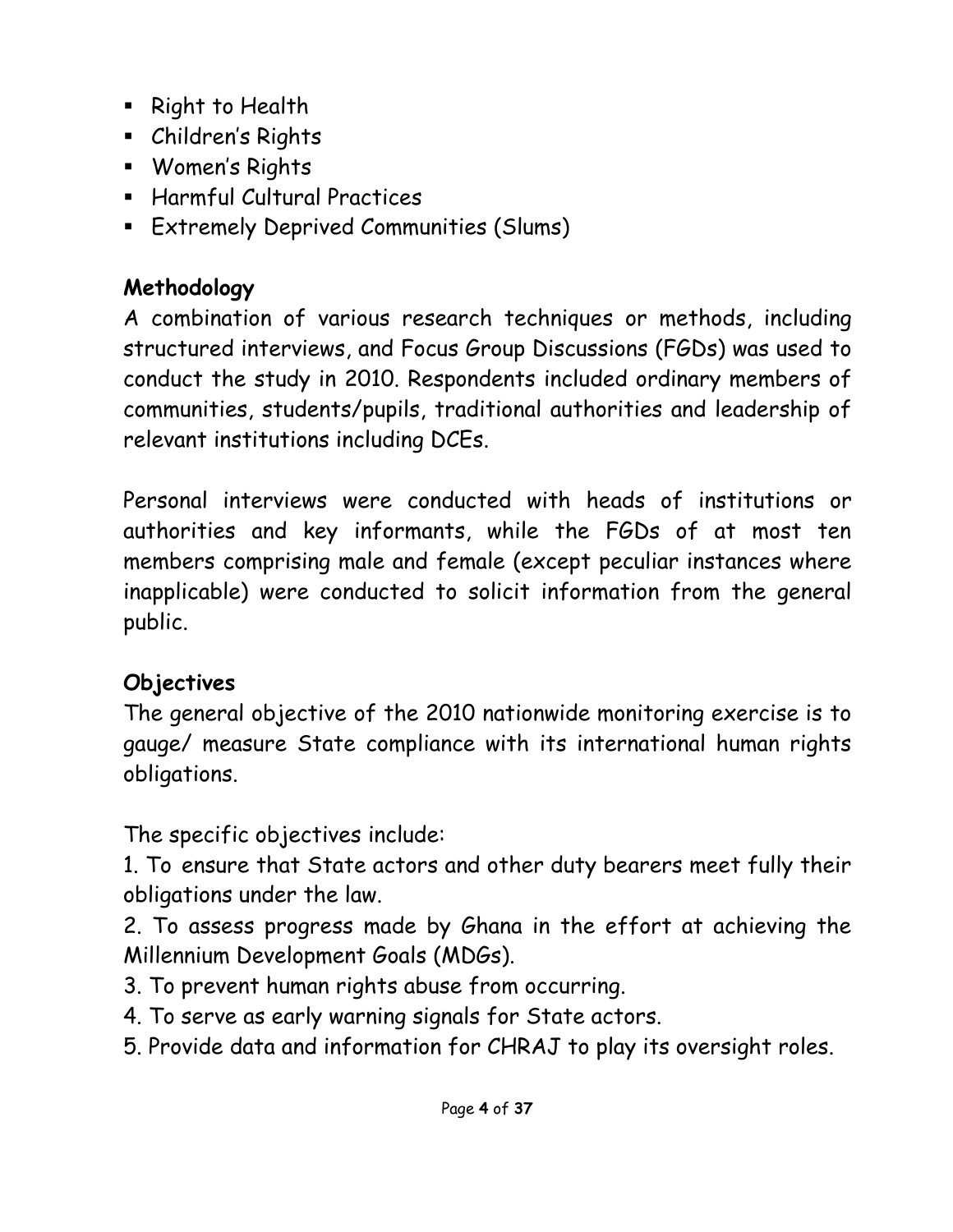#### **Focus and Scope**

**Education:** Three hundred and two (302) public basic schools were targeted nationwide. School authorities, teachers and pupils of public basic schools were the main respondents. In addition, caterers who are involved in the school feeding programme and officials of the Ministries of Education and Finance were contacted.

**Health**: A total of 218 public health institutions, 2 from each regional capital and 2 each from 98 districts, were targeted nationwide. In each of the 98 district, one health facility at the district capital was selected and the other was selected from a rural community.

Identified NGOs working on health related issues in the communities of the established health institutions were also contacted.

**Children's Rights:** A total of 260 communities were targeted nationwide. Community members, NGOs, Government offices as well as children themselves were the key respondents.

**Women's Rights:** A total of 260 communities were targeted nationwide. Community members, NGOs, Government offices were the key respondents.

**Extremely Deprived Communities (slum):** Nineteen (19) extremely deprived communities were monitored with heads of households being the key informants.

#### **Harmful Cultural Practices**

**Camps for People Suspected of Witchcraft**: three camps for persons suspected of witchcraft in the Northern Region of Ghana were monitored. Owners of camps and some residents were the respondents.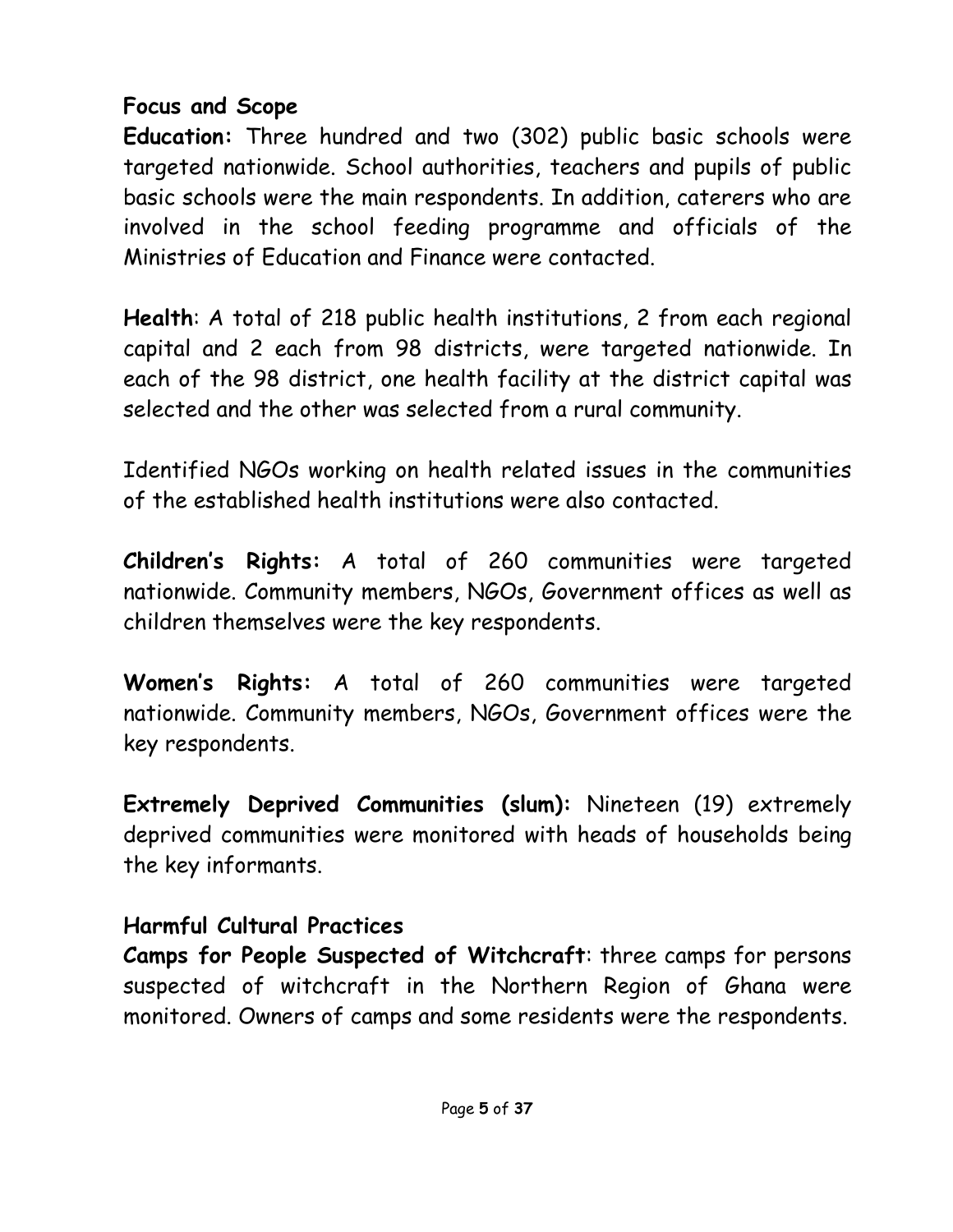**Healing Camps:** The Commission monitored 51 healing camps across the country. Owners of the camps and some clients who where at the camps at the time of visit were contacted. In addition, 50 offices of the Department of Social Welfare in the districts where the camps were located were contacted.

#### **Response Rates & Challenges**

The monitoring exercise was not without challenges. Obtaining the required information from the identified target groups was the major challenge. This affected the number of answered questionnaires retrieved, thereby affecting the sample sizes. The response rate for the exercise was between 75 and 80 percent.

### **RIGHT TO BASIC EDUCATION**

The main objective of this report is to assess the extent to which the Government of Ghana is fulfilling its obligations with respect to the right to basic education in Ghana.

Specifically, it seeks:

- To assess the extent to which Government is fulfilling its obligation in providing Free Compulsory Universal Basic Education (FCUBE); and
- To assess the extent to which educational facilities are available and adequate in basic schools.

# **FCUBE**

The 1992 Constitution of Ghana recognizes the right to education. Article 25 (1) of the Constitution provides that:

"All persons shall have the right to equal educational opportunities and facilities and with a view to achieving the full realisation of that right-

- (a) basic education shall be free, compulsory and available to all;
- (b) the development of a system of schools with adequate facilities at all levels shall be actively pursued."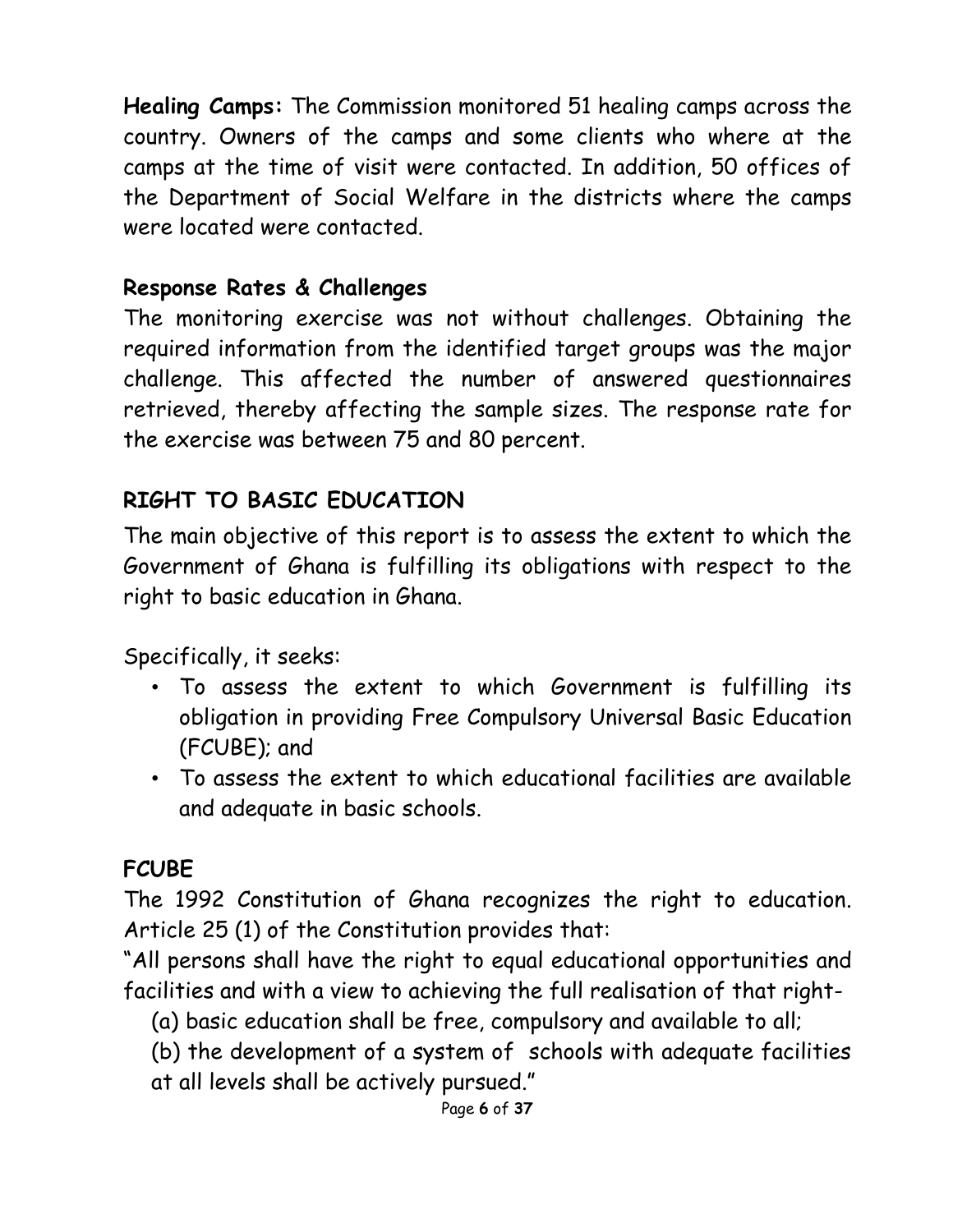Reports from the regions indicated that the combined effect of the capitation grant and school feeding programme have increased school enrolment and helped maintain healthy population of pupils' who continue to benefit from these interventions. Maintaining these policies and extending them to cover all Ghanaian children would help the country achieve the challenging MDG of universal education at the basic school level for all Ghanaian children by 2015.

#### **Capitation Grant**

The Commission interviewed 211 heads of basic public schools on the implementation of the capitation grant.

The Commission found that capitation grant has brought some relief to basic schools. However, 60% of schools monitored continue to charge fees to support the running of schools. The responses showed that the schools are charging PTA levies and printing levies because the capitation grant is not enough to run the schools.

Poverty is still widespread in this country. We also have the phenomenon of extremely vulnerable children who are still forced to work or engage in child labour to survive. If there is going to be hope and opportunities for these children, the Government would have to work to remove the levies in the schools so that these children and children of extremely poor parents can fully benefit from FCUBE.

The responses also showed that delays in the release in the grant are contributing to defeat the purpose of the grant. We also have the problem of mismanagement and poor controls on the management of these funds.

#### **School Feeding Programme**

To assess the impact of the School Feeding Programme, heads of 72 basic schools that benefit from the school feeding programme were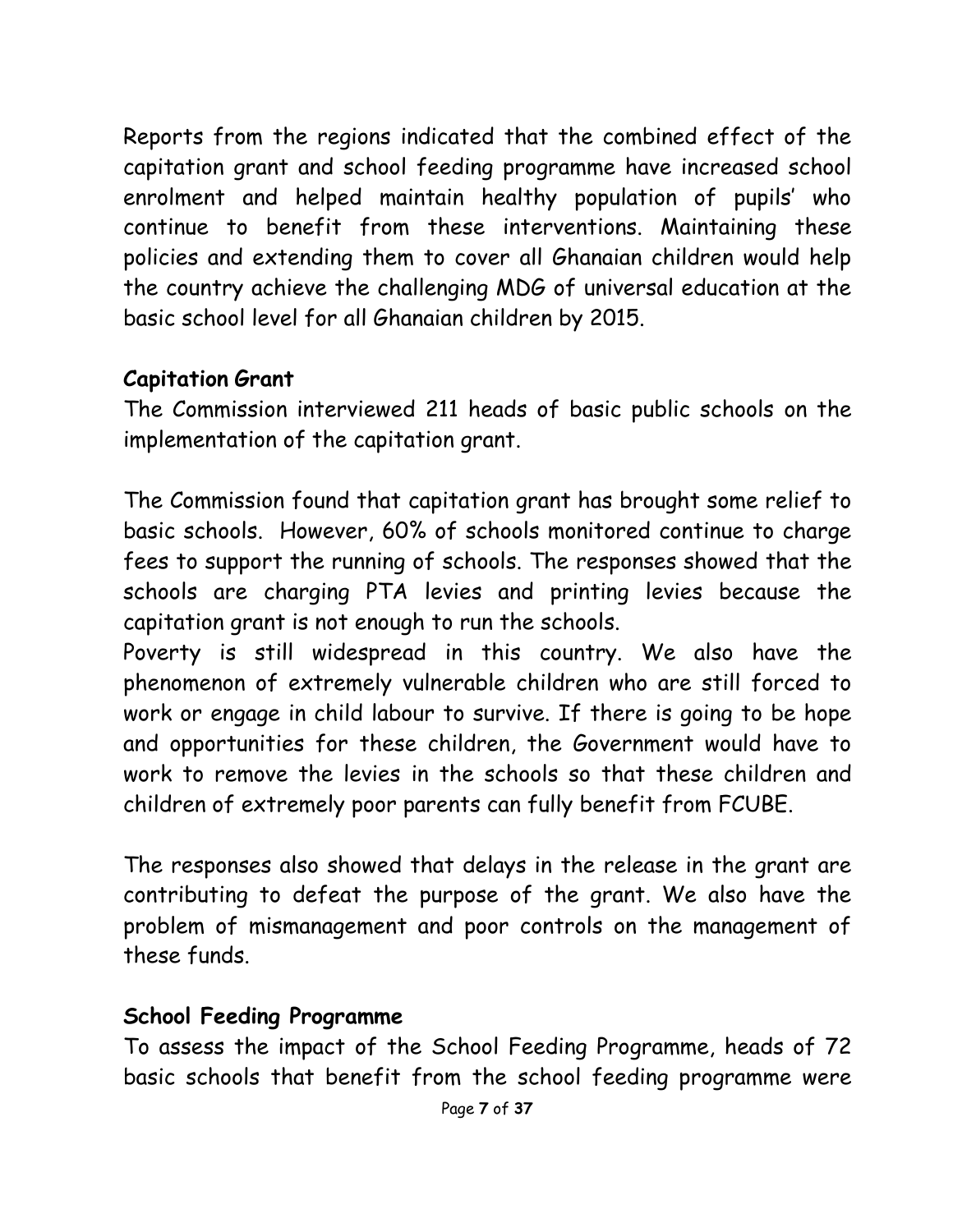interviewed. In addition, 72 Focus Group Discussions were held for 724 pupils comprising 363 males and 361 females in the selected schools. 76 caterers were also interviewed to assess the impact of the feeding programme from their perspective.

The Commission found that the school feeding programme has had a positive impact on gross enrollment. Enrollment increased by approximately 6% from 2008/2009 to 2009/2010 academic year. In addition, the survey revealed that the programme has impacted positively on the feeding arrangement for poor schoolchildren and reduced the financial burden on poor parents.

The survey revealed that parents' finances on their children after the introduction of the school feeding programme have reduced by 15%. (Prior to the introduction of the school feeding programme, a sample of 724 pupils were on the average, given a sum total of 630.00 Ghana Cedis each school day, but this reduced to 537.00 Ghana Cedis after the school feeding programme was introduced).

Caterers under the school feeding programme encountered three major challenges including insufficient funds, delays in releasing funds and lack of storage facilities. Majority of the schools did not have kitchens or dining facilities. In some schools, it was found that the conditions under which food was prepared and served were poor and unhygienic.

#### **Availability & Adequacy of Educational Facilities**

The Commission paid monitoring visits to 238 basic schools. The Commission found that most of the schools were grappling with the problem of congestion because of increases in enrollment in basic schools. Approximately six out of every ten classrooms were found to be congested.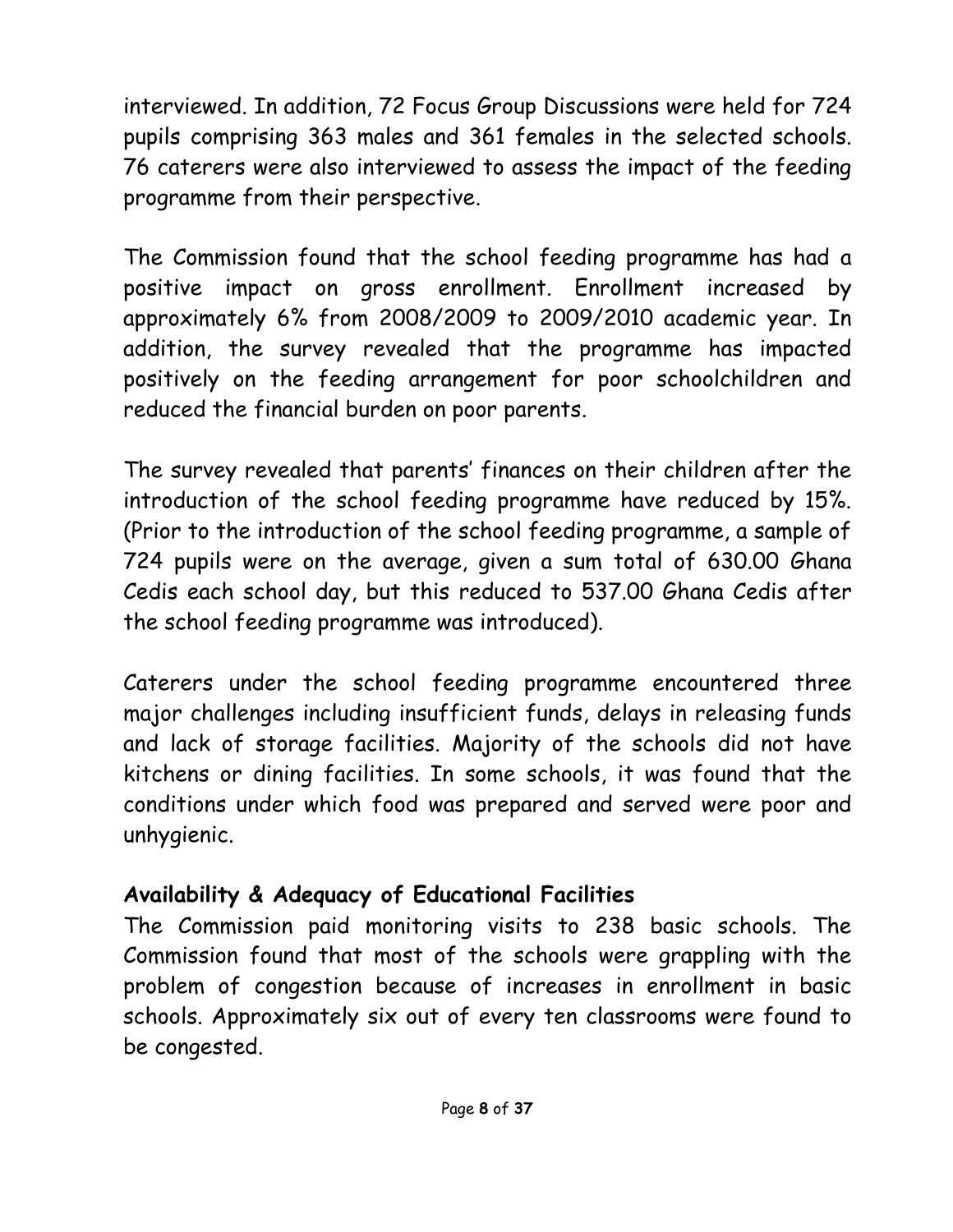In some classrooms, a desk meant for two was shared by four. Approximately three (3) out of every ten (10) schools do not have adequate teachers. Approximately four (4) out of every 10 pupils do not have access to adequate teaching and learning materials. In some places, teachers and pupils had to share textbooks.

Potable water and toilet facilities in basic schools were found to be woefully inadequate. Approximately four (4) out of every ten (10) basic schools had no supply of potable water whereas three (3) out of every ten (10) had no toilet facility.

The Commission also found that some schools have poor accommodation, poor roofing and generally poor environment for teaching and learning.

With the annual rate of approximately 6% increase in gross enrollment into basic schools, Government and its agencies must take steps to increase logistical support to basic schools so that quality is not compromised; it is necessary to provide additional classrooms, teachers, textbooks and other teaching and learning materials. Ghanaian children, also, cannot wait!

#### **Corporal Punishment, Bullying and Harassment**

The Commission paid monitoring visits to two hundred and fifty (250) schools where Focus Group Discussions were held with 2,512 pupils on the issues of corporal punishment, bullying and harassment.

It was revealed that violations of the GES Corporal Punishment Policy and bullying continue to occur in Ghanaian basic schools, leading to injuries to some pupils.

66.8% of the respondents said they were victims of corporal punishment. The usual form is caning. 13.3% reported that they had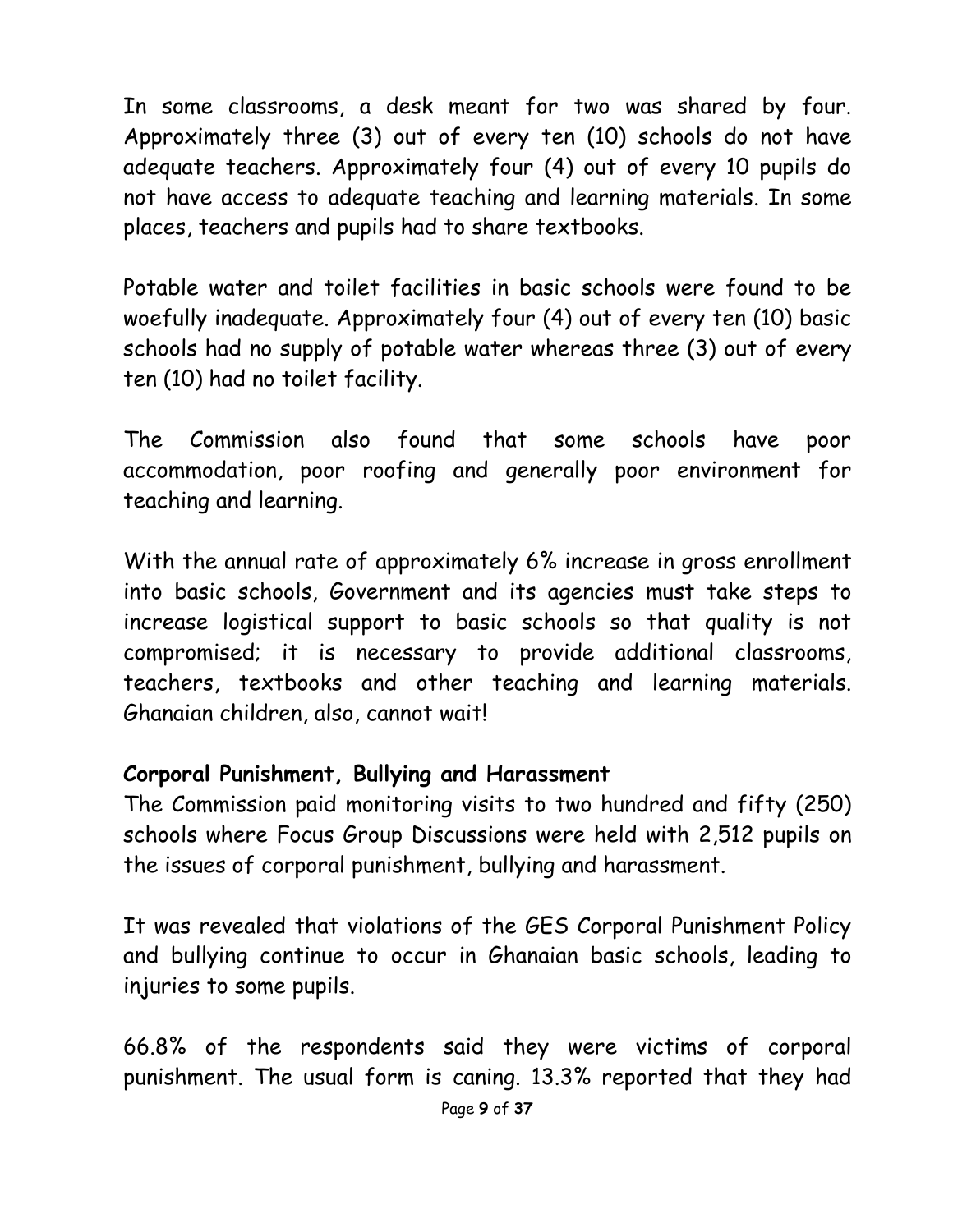sustained various degrees of injures as a result of corporal punishment meted out to them. Injuries included bruises and cuts on parts of the body such as palms, arms, legs and back sides.

628 pupils, representing 25% of the respondents claimed they had suffered from instances of bullying since the beginning of the year. Of this number, fifty eight (58) sustained injuries as a result of the bullying including nose bleeding and cuts on body parts such as the lips, knees and legs.

Nine hundred and fifty-two (952) pupils claimed they were humiliated and ridiculed by bullies. 275 said they had been threatened by other pupils.

Some of the pupils have come to accept harassment and bullying as normal treatment or incidents. They operated under the erroneous belief that their seniors could get away with such behavior and therefore, they were not prepared to report them to their school authorities.

The Commission also found that most of the schools were not complying with the GES rules on the administration of corporal punishment in basic schools. Five (5) out of every 100 teachers interviewed were not aware that there were rules that regulate corporal punishment.

The Commission reiterates its earlier call that the administration of corporal punishment in schools be looked at again and steps taken to discontinue it all together.

Until that has been done, the Commission urges the GES and school authorities to take steps to educate staff and students to discourage bullying, harassment, and abuses in the administration of corporal punishment. They should also educate them on channels of redress when they become victims of such abuses. This will make the school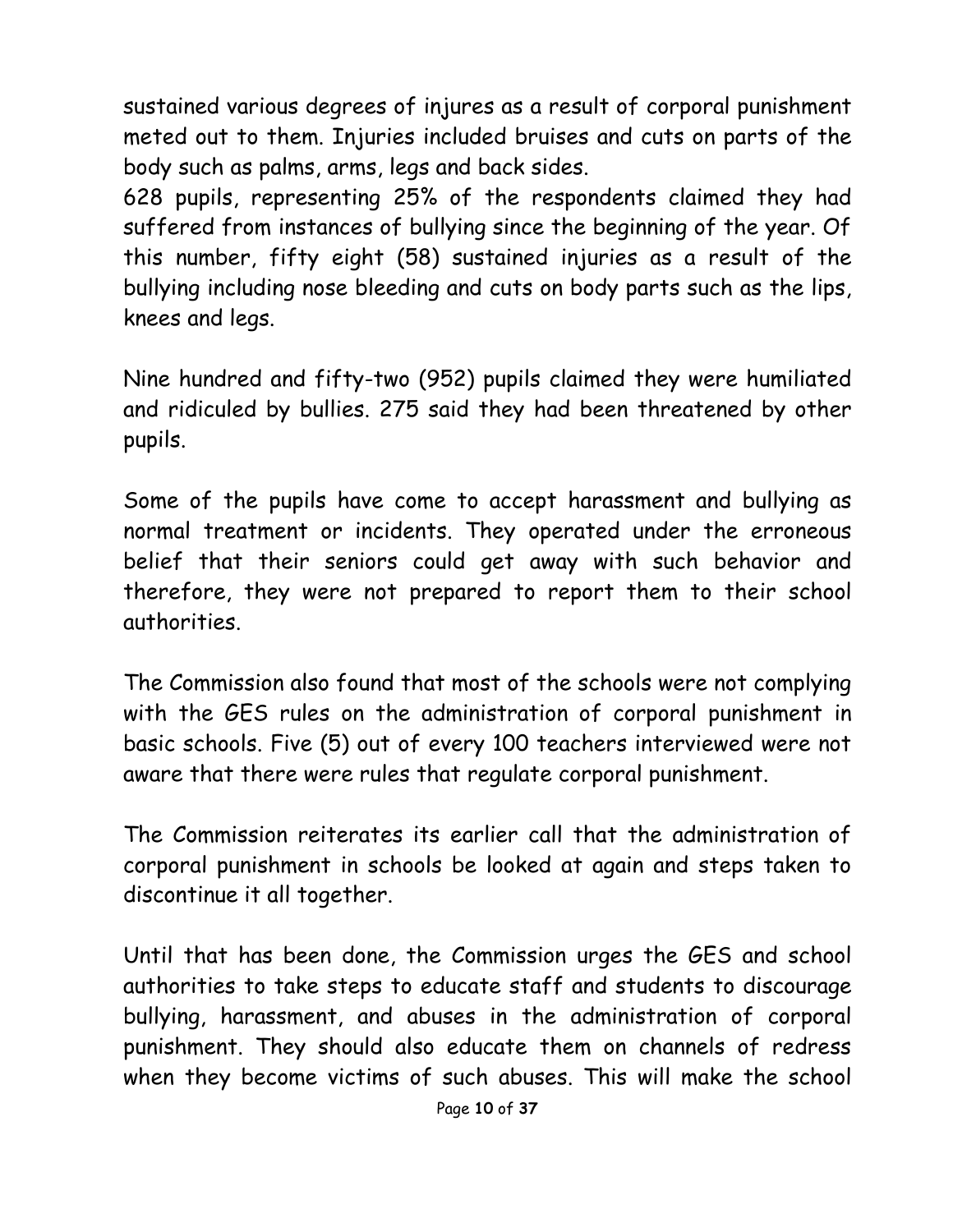compound safe, friendly and create the conducive environment for teaching and learning to achieve the objectives of the FCUBE.

#### **Persons with Disabilities and the School Environment**

The Commission paid monitoring visits to two hundred and thirty-six (236) schools. 55.3% of the basic schools monitored did not have facilities to support persons with disability.

Disability aids, for instance, were not provided for persons with physical disabilities. This made it difficult for persons with physical disabilities to access school facilities such as libraries, classrooms and washrooms. Absence of these facilities often times increases the sense of seclusion and discrimination for persons with disability.

With the coming into force of the Disability Act, it is imperative that steps are taken to implement the Act to ensure that persons with disability are able to participate fully in the FCUBE.

#### **Human Rights Knowledge: Right to Education**

Human rights education aims at developing an understanding of our common responsibility to make human rights a reality in every community and in society at large. In this sense, it contributes to the long-term prevention of human rights abuses and violent conflicts, the promotion of equality and sustainable development and the enhancement of people's participation in decision-making processes within a democratic system, as stated in the Commission on Human Rights resolution 2004/71.

It is envisaged that the level of human rights violations would reduce considerably if more and more people become aware of their rights as well as duties.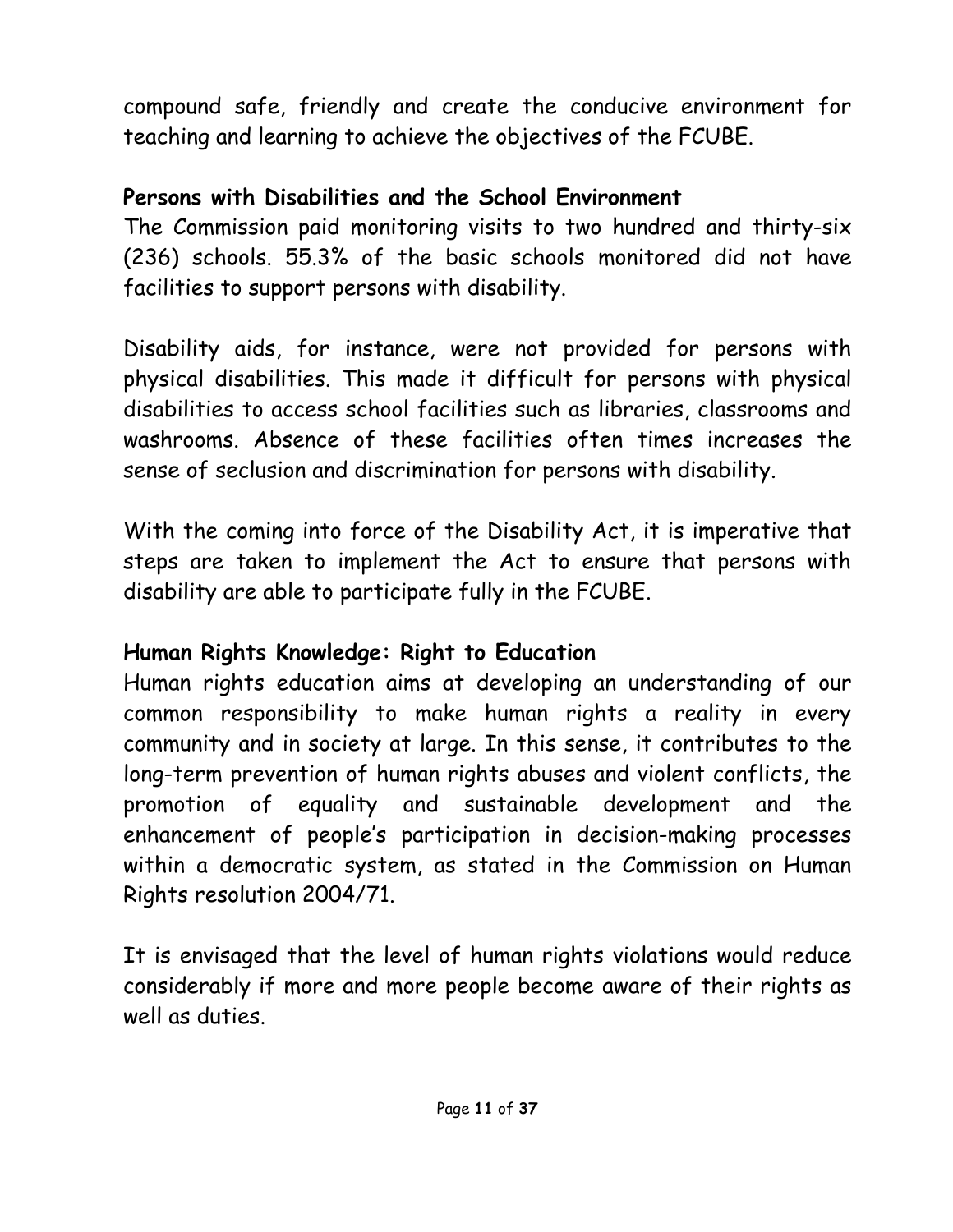The Commission organized 236 Focus Group Discussions were for 1,202 male and 1,209 female pupils. It also interviewed 1,044 teachers.

The survey showed that only three (3) out of every ten (10) basic schools have had programmes organized for teachers and heads of educational institutions on the right to education this year. The findings further revealed that many of the pupils do not appreciate their rights and duties owing to the fact that they have poor understanding of human rights.

#### **RIGHT TO HEALTH**

The main objective of the exercise was to monitor the State's compliance with its obligations regarding the health needs of the Ghanaian population.

Specifically, it seeks to:

- To assess the adequacy of healthcare in Ghana and the extent to which health needs are met; and
- To assess progress made in the promotion of health rights in Ghana in 2010.

#### **Maternal and Infant Health**

Evidence showed that there is increasing effort by Government and the health sector towards the promotion of maternal and infant health in Ghana. The key policies that the Commission identified were:

- $\triangleright$  The Implementation of High Impact Rapid Delivery (HIRD) interventions, which focus on:
	- Safe motherhood interventions
	- Child survival interventions
	- Malaria, HIV/AIDs control interventions
- $\triangleright$  Delivery of community based health interventions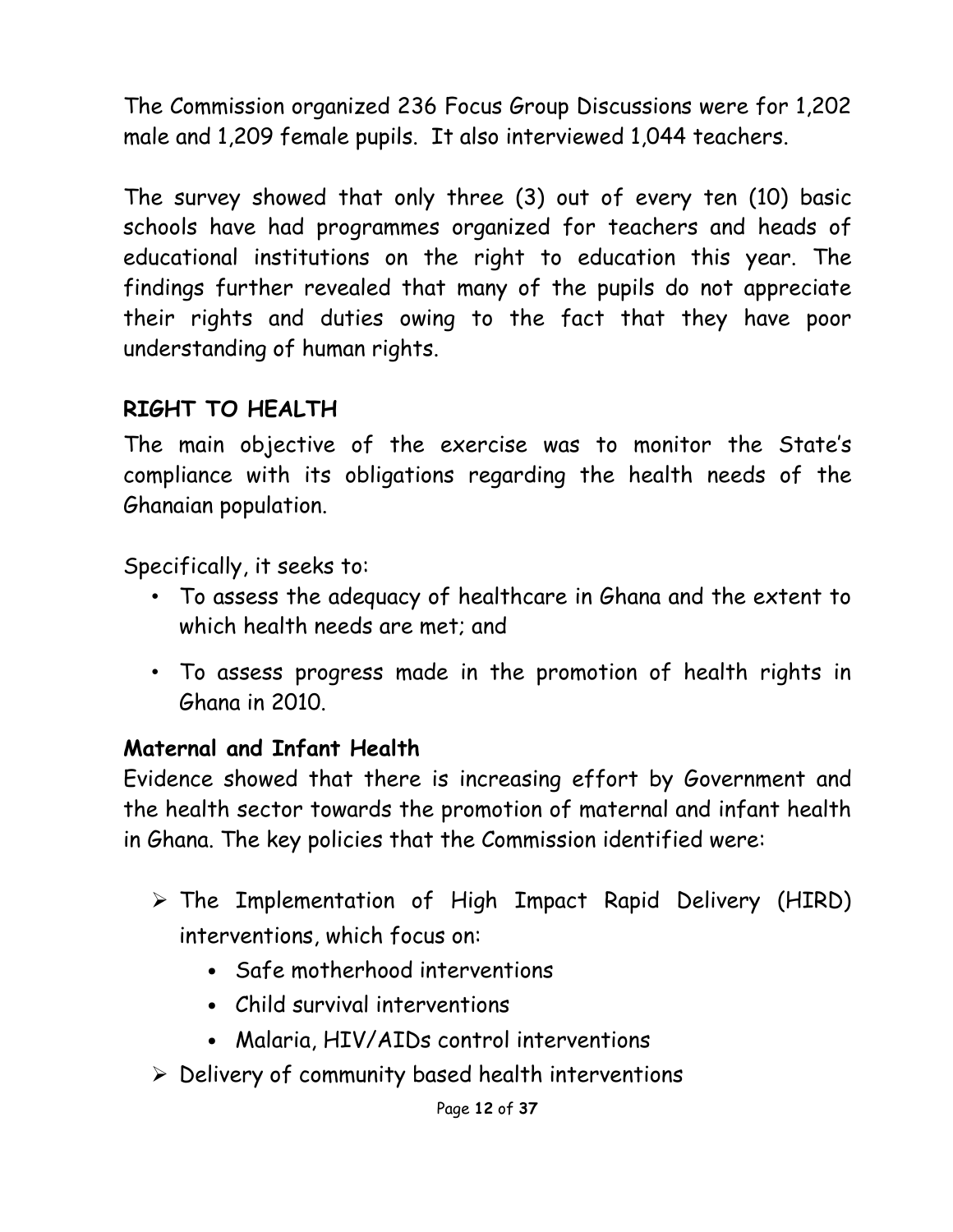$\triangleright$  The continual implementation of the free maternal health care under the NHIS

Other strategies include the development of:

- $\triangleright$  Road Map for Accelerating the attainment of the MDGs related to Maternal and Newborn Health in Ghana
- $\triangleright$  Reproductive and Neonatal Health Strategic Plan
- National Reproductive Health Service Policy and Standards, 2003
- Ghana Strategic Plan on Health and Development of Adolescent and Young People 2009-2015
- Under 5 Children Health Strategy, and Policy 2007 2015
- Guidelines for the Provision of School Health Services

These efforts have been effective in improving public awareness on infant and maternal health, and antenatal and postnatal services. Health institutions across the country regularly embark on community based public education including daily interaction on health tips with patients at OPD of hospitals and polyclinics.

Although these interventions have made significant difference, the current levels of maternal and infant deaths in the country continue to be relatively high. NGOs, who focus on health issues, also continue to contribute immensely towards the promotion of maternal and infant health in the country.

The problems of inadequate health personnel and facilities, cultural barriers, and attitudes of health workers and Ghanaians on the whole remain a significant stumbling block in the promotion of infant and maternal health in the country.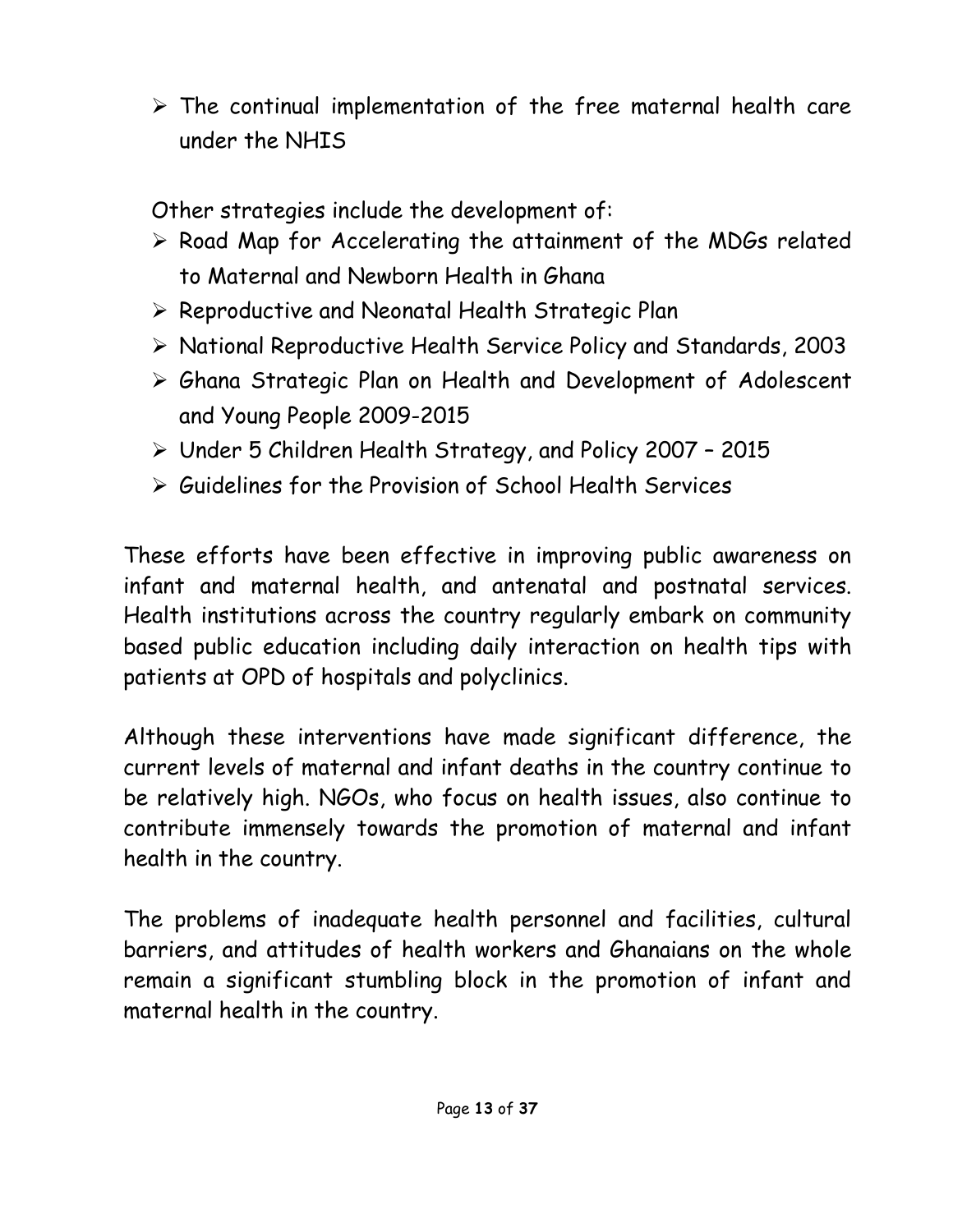#### **Patient's Charter**

Most Ghanaians (68.8%) are still ignorant of the Patient's Charter and the rights and obligations stipulated in it. There is no clear Government or institutional plans towards awareness creation and enforcement of the Charter. The only significant mode of accessing information on the charter is through posters and fliers in the health institutions. In most cases, health personnel who are supposed to inform patients of their rights as required by the charter do not do so. Inadequate staff strength coupled with increasing workload (hospital attendance), inadequate funds to carry out education programs, and lack of rooms to ensure clients' privacy and confidentiality are some of the major challenges in achieving the objectives of the Charter.

We must, however, commend the Cape Coast Central Hospital (Interberten) for the effort they put in to educate patients and members of the public who visit the hospital on their rights and obligations.

#### **NHIS**

The NHIS has brought significant financial relief to majority of Ghanaians in accessing health care in the country.

The Scheme has realized massive registration and patronage of medical services by Ghanaians. It has also brought about health consciousness among Ghanaians leading to an increase in hospital attendance. Reports showed that expectant mothers benefited immensely from the Scheme. Reports also showed that there are improvements in the payment of claims to service providers, an area that has had serious challenges over the years.

The Scheme has however brought about increased workload to service providers due to the increasing hospital attendance without a corresponding increase in the number of medical personnel and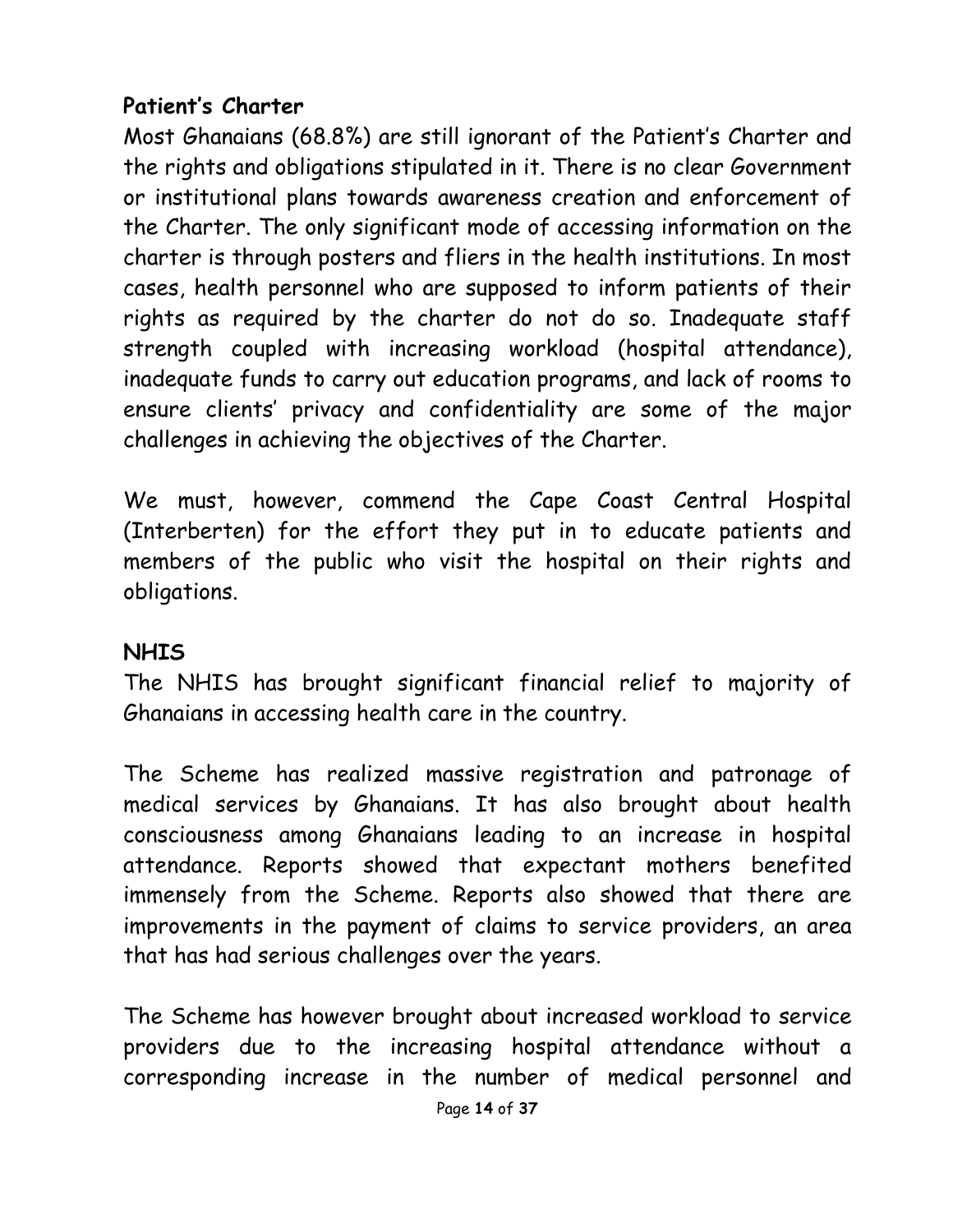facilities. The problems of no coverage of the Scheme on some ailments, geographical accessibility, and availability of drugs still remain.

There is also long waiting time by NHIS card holders due to difficulty in searching for records, and long queues as a result of high attendance. There was also evidence of preferential treatment given to cash paying patients in some of the health institutions as confirmed by 38.5% of the community members interviewed. Payment for drugs over the counter by registered NHIS card holders (which should not be he case) still occurs in many health institutions.

# **People Living With HIV/AIDS**

Records indicated a low incidence (prevalence rate) of HIV/AIDS infection across the country. Government and other stakeholders' effort have been very effective in sensitizing the public on the phenomenon. However, the free counseling and testing services and the nationwide campaign to let Ghanaians know their status does not seem to be gaining much ground. Just as the Commission observed the previous year, stigmatization and discrimination against persons living with HIV/AIDS is still prevalent.

It is important that we redouble our efforts at sensitization and awareness in order to get Ghanaians to respond more positively to voluntary counseling and testing and also drive the prevalence rate in the country to the lowest level possible.

It is also important that more awareness is created to reduce discrimination and stigmatization against PLWHA.

# **Health Facilities**

Evidence from all health facilities visited during the exercise revealed lack of adequate health professionals to man the facilities.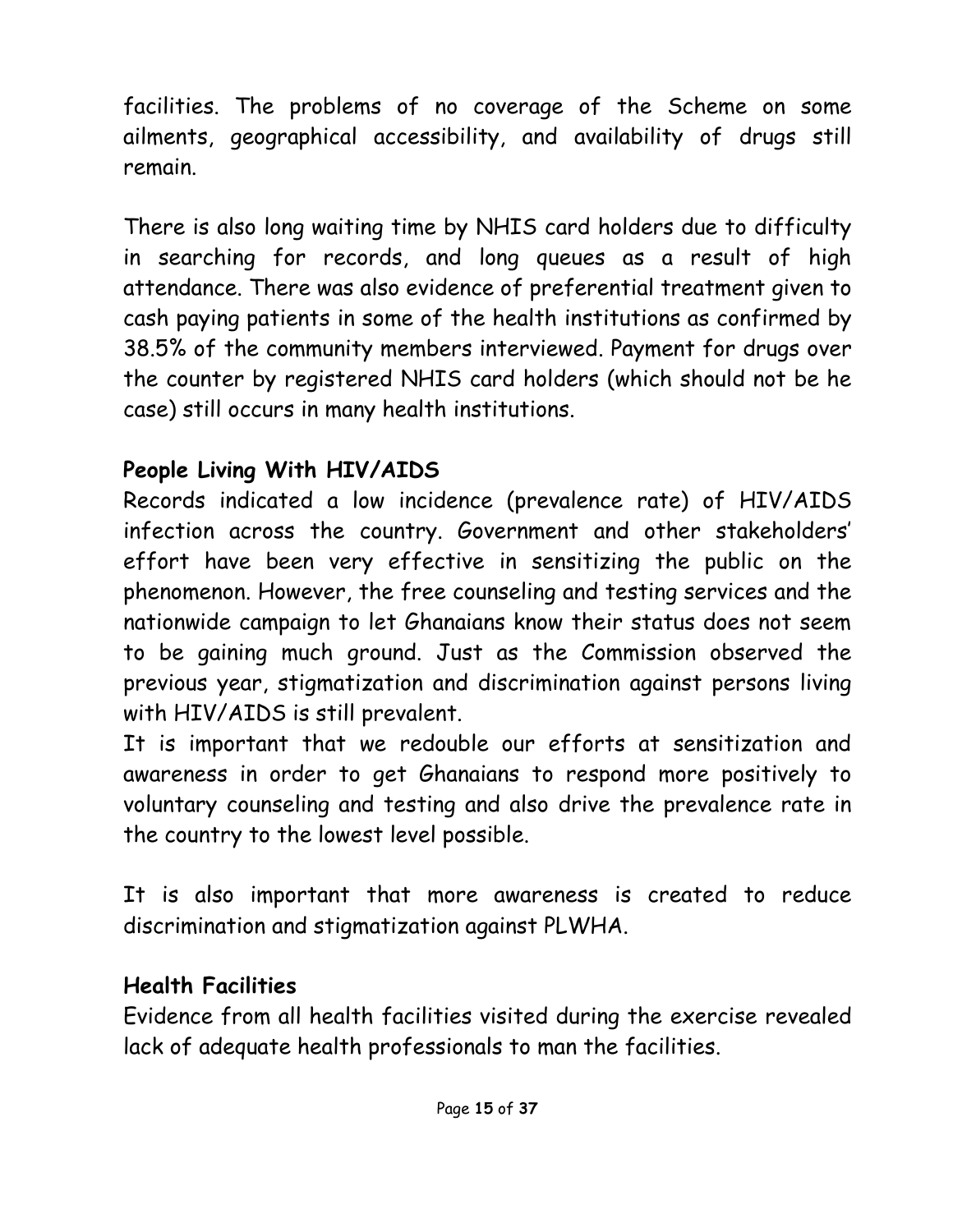Facilities for ambulance services and treatment of long term or terminally ill patients continue to be lacking in most of the health institutions monitored. Health institutions continue to rely on public transport which is highly inappropriate.

The immunization programme has been expanded with more health institutions providing services. However, typhoid and hepatitis A and B are excluded from the programme as they are not specifically covered by the NHIS.

Accessibility to health institutions is still a challenge to a number of Ghanaians especially persons with disability. Most patients complain about long waiting time at hospitals before receiving healthcare, such as consulting a doctor.

#### **Accra Psychiatric Hospital**

In January 2010, the New Crusading Guide Newspaper filed a complaint with the Commission alleging violations of fundamental human rights, injustice and corruption, abuse of power and unfair treatment of inmates at the Accra Psychiatric Hospital.

An ace investigative reporter of the Newspaper, uncovered during seven months of under cover investigations, human rights abuses and violations such as physical abuse and neglect of patients by nurses at the hospital, cases of forced labour, pilfering and sale of patients' food by some hospital staff. The Newspaper also complained about the sale and use of narcotics among patients and some workers of the hospital. It had earlier produced a 30-minute documentary widely publicised on various television networks in the country in December, 2009.

The Commission in conducting an investigation into these allegations found, among others, that the Accra Psychiatric Hospital did not refute the allegations and had agreed to take measures to ensure that the violations do not recur in the future. The Hospital, however,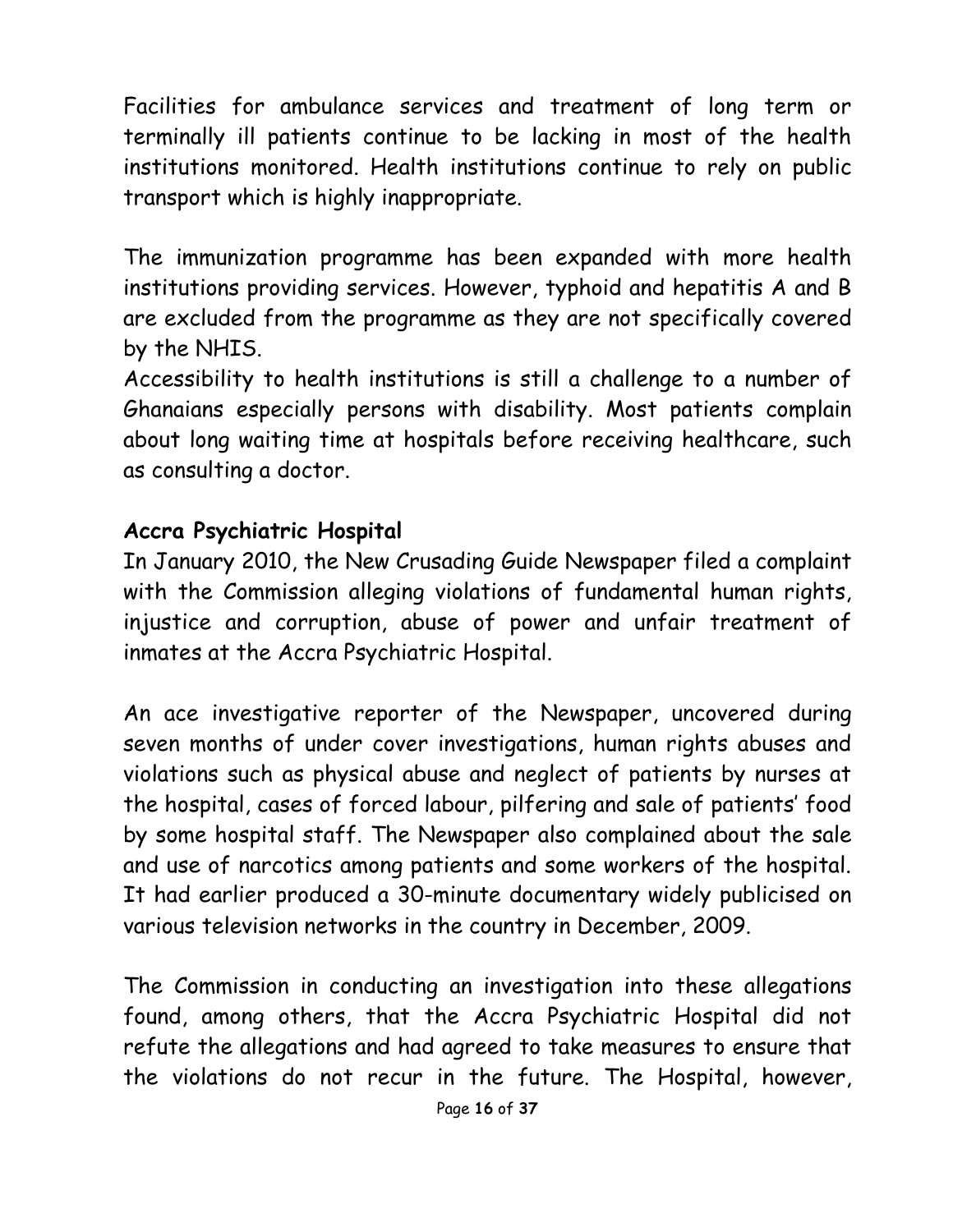insisted some of the faults could be attributed to the deplorable conditions and the numerous challenges that it grappled with.

The Commission is satisfied with the initial sets taken by the Ministry of Health to deal with the issues raised by the documentary such as, improving the condition under which in-patients are housed, toilet facilities, and increasing the daily ration from 60 pesewas to 2 Ghana Cedis. The Commission hopes that the Ministry will implement in full the recommendations of the Committee that was set up that these abuses do not recur in any of the health facilities again, to ensure psychiatric patients in the country also live in dignity.

### **CHILDREN'S RIGHTS**

The main objective for the exercise was to monitor the State's compliance with its obligations in respect of the rights of children in Ghana.

Specifically, it seeks:

- 1. To monitor the impact of interventions in promoting Children's rights in Ghana in 2010; and
- 2. To examine the progress made in promoting the rights of children in Ghana in 2010.

The Commission visited 260 communities and interviewed 642 State officials and 187 officials of NGOs, whose work impact on the right of children.

#### **Child Sexual Abuse**

The Commission interviewed 1450 community members in 121 communities, made up of 46.5% males and 53.5% females, on the subject of child abuse.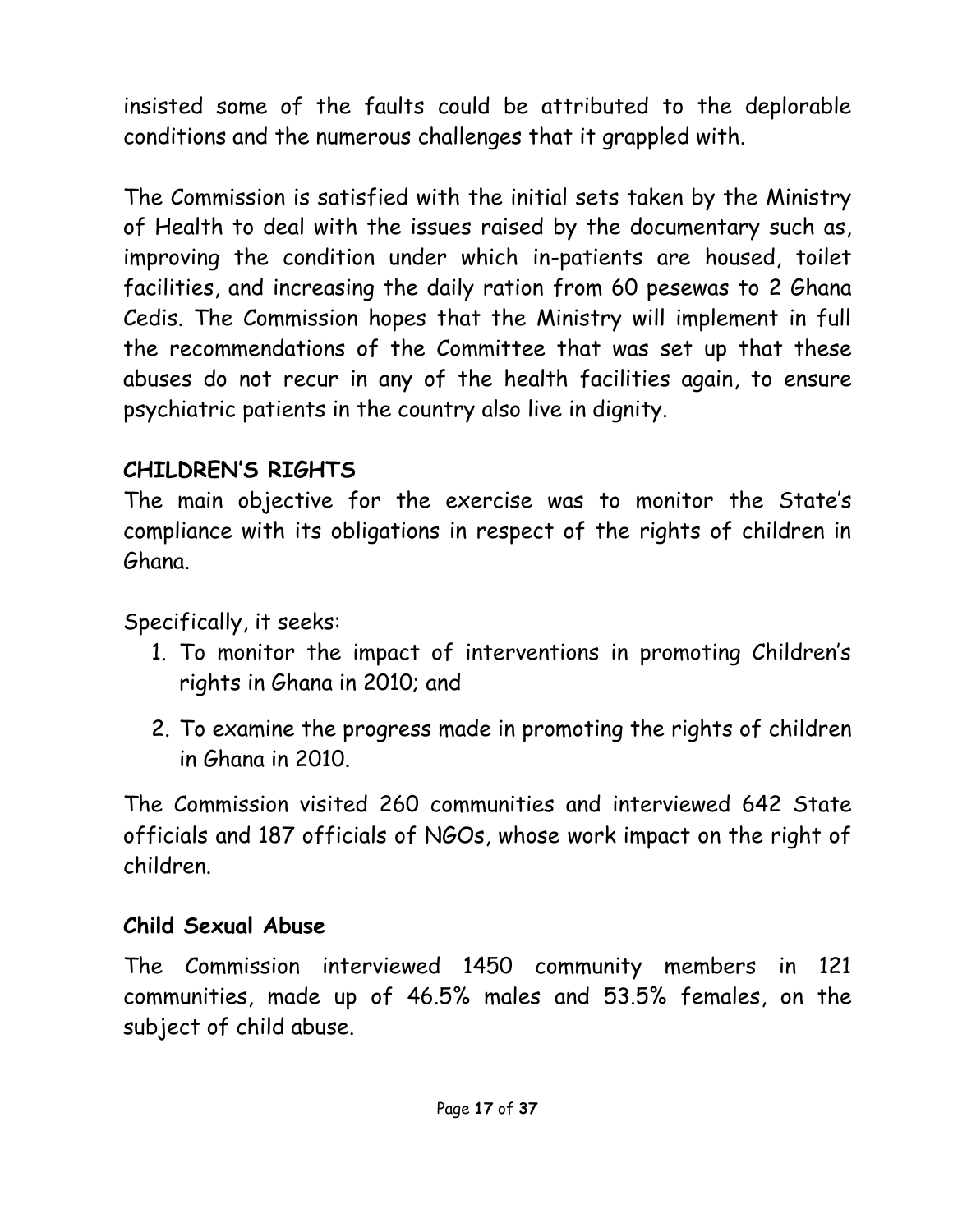**Responses from Adults:** 38.5% of the respondents noted that there were reported cases of child sexual abuse in their communities while 61.5% said there were no such reports. 87.1% of the respondents said that they knew child sexual abuse was a crime. 58.3% of the respondents said they have not witnessed any education of child sexual abuse in their communities.

85.1% of the respondents from 89 Government offices noted that their institutions received reports of child sexual abuse with 92.4% providing protection for victims of sexual abuse.

The measures put in place to protect victims included prosecution of perpetrators, public education, protection of the identity of victims and counseling for victims. According to most of the officials, these measures have been successful in protecting the victim(s) from stigmatization, reducing the consequences of sexual abuse, and enlightening Ghanaians on adverse effects of child sexual abuse.

76.8% of interviewees noted that their institutions carried out public education activities on child sexual abuse using various methods. 88.9% of the interviewees stated that the impact of such education has been positive. 33.0% of the officials noted that their campaigns were funded by the Government while 18.0% said NGOs were the main financiers of their campaigns.

**Responses from children in the communities:** 80.0% of 941 children between ages 4 and 16 years said they knew that child sexual abuse was a crime. 77.0% knew where to report cases of sexual abuse. 81.2% of these children said they would report if they were sexually abused. On the other hand, 18.8% noted they would not report such an abuse because they were afraid that they will not be believed or their parents will punish them. Another reason for not reporting is the fear of stigmatization.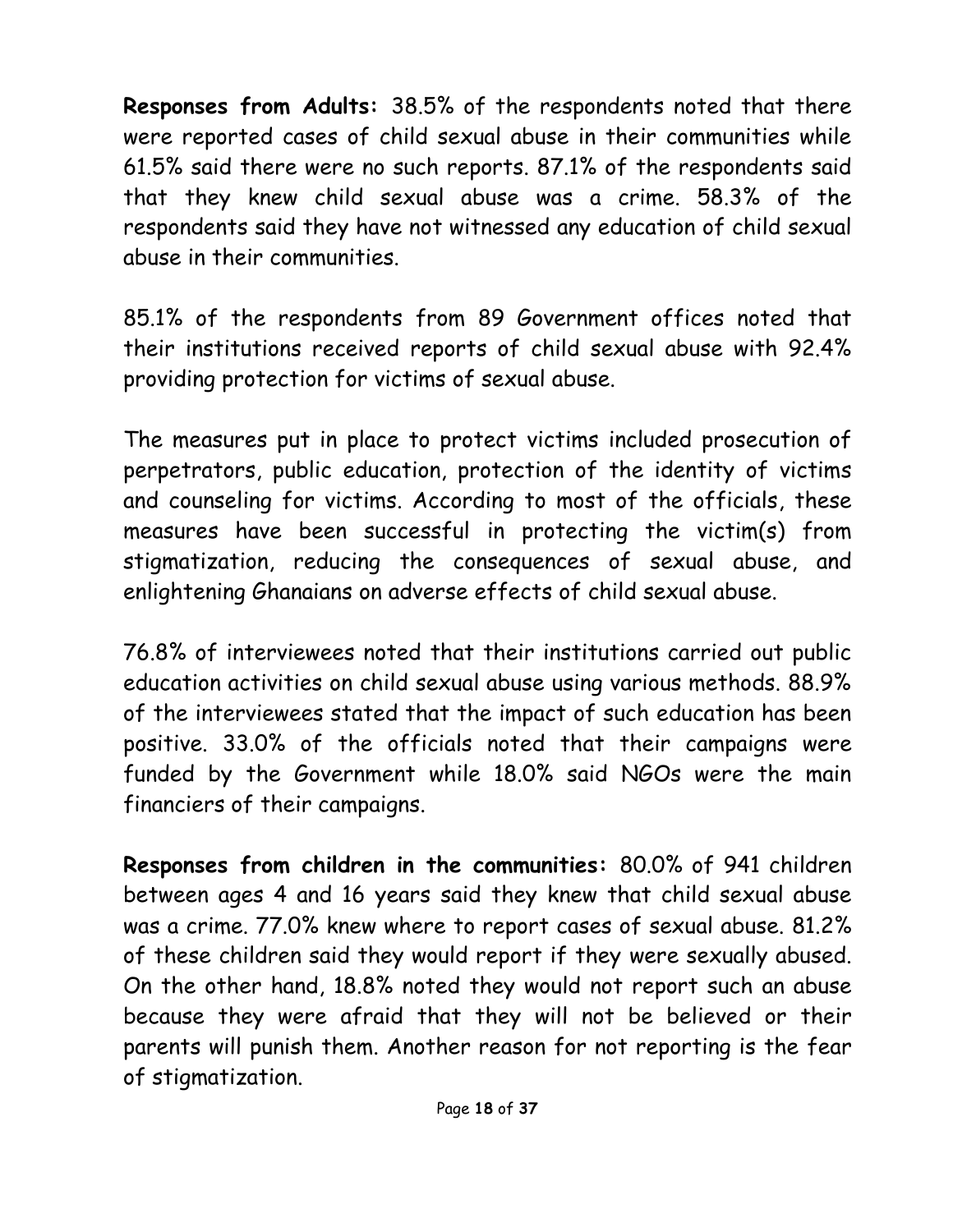On the issue of treatment of victims of child sexual abuse by family and community members, some of the children noted that some parents do understand and send such issues to the Police. Others rather blamed the victims and sometimes beat them up for being the cause of the incident(s). 32.4% of the children noted that they knew Government institutions and NGOs that assisted victims of sexual abuse.

### **Child Trafficking**

The survey indicated that child trafficking has not reduced significantly, and we need to step up efforts to tame it.

**Responses from adults in the communities:** The monitoring exercise on child trafficking engaged a total of 1858 respondents in 160 communities. 47.8% males and 52.2% females were involved in FGDs nationwide.

Although, many of the participants were aware of child trafficking, they had shallow understanding of the subject. Responses of the community members confirmed that child trafficking occurred in their communities. 26.3% of respondents confirmed that children are trafficked into and out of their communities.

**Responses from Government Institutions:** A total of 160 Government offices were contacted across the length and breadth of the country. The institutions included the Department of Social Welfare, the Ghana Police Service, Immigration Service and the Department of Labour. 50.4% of the respondents confirmed that they were aware that trafficking occurred in parts of the country.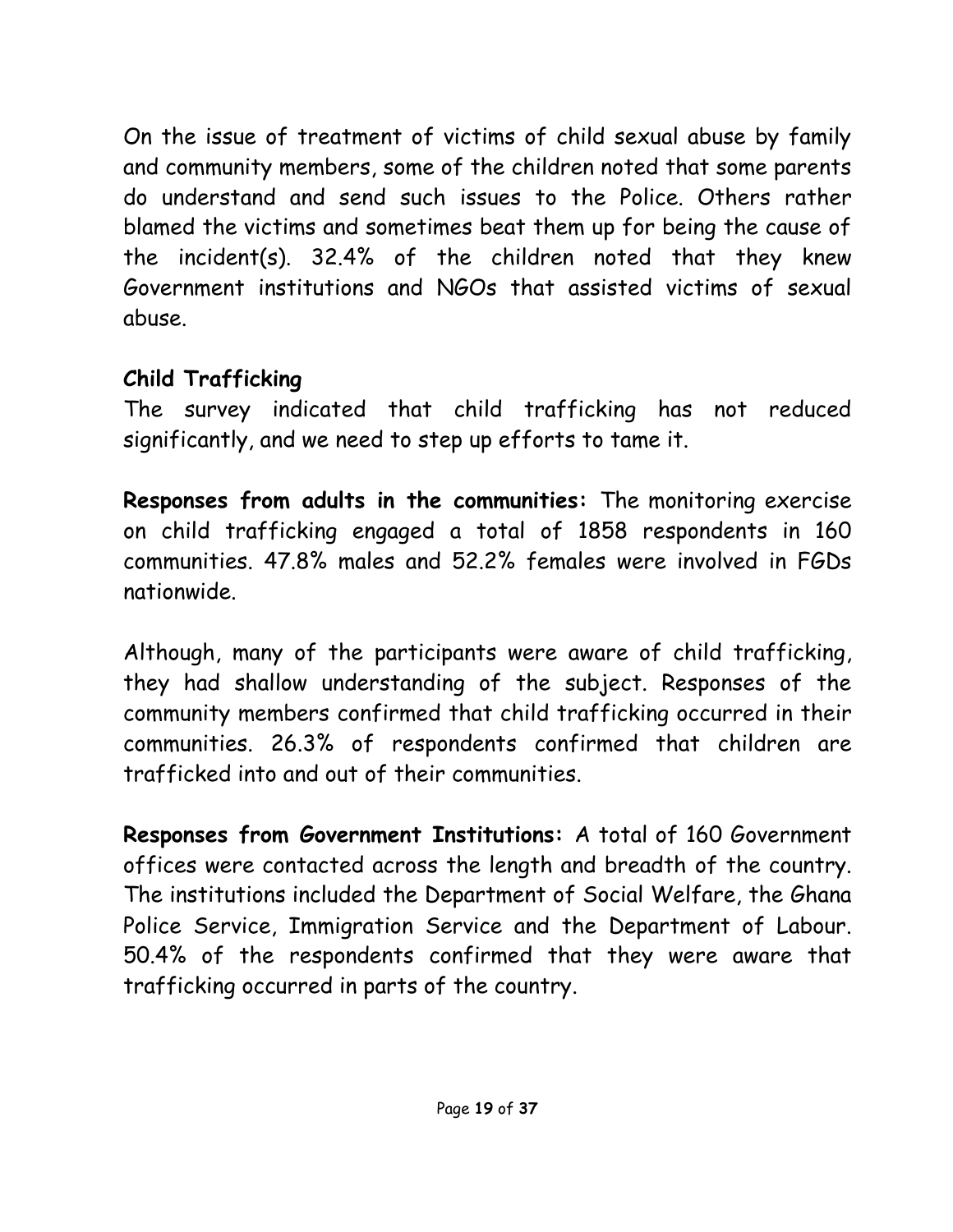Although the strategy to prevent child trafficking covers rescue, rehabilitation and reintegration, these institutions have focused primarily on rescuing of trafficked children. The responses showed that, reintegration and rehabilitation is only undertaken by a few offices of the Department of Social Welfare, and these interventions have been inadequate compared to the scale of demand.

**Monitoring & Campaigns against Child Trafficking**: 62.5% of Government offices contacted undertook campaigns against child trafficking in their communities. The campaigns took the form of community based public education and sensitization programmes. However, such campaigns were not on regular basis. Only 31.2% of the offices confirmed embarking on campaigns every three months. Most of the offices said that monitoring and campaigning is undertaken based on availability of resources. Nevertheless, the few campaigns and monitoring that have been undertaken were said to have impacted positively on the communities.

According to respondents, community members are becoming more aware of the negative effects of child trafficking. This has helped more people identify trafficked children and report to the appropriate agencies. In some communities, watchdog committees watch out for any suspicious movement involving children. Police officers at check points have widened their scope of operations, watching out for suspicious movement involving children.

#### **Child Maintenance**

The survey showed that child neglect, poor maintenance and lack of maintenance are still relatively high although there have been considerable improvement over the year.

**Responses from Adults in the Communities:** A total of 2158 respondents, were part of FGDs held in 178 communities across the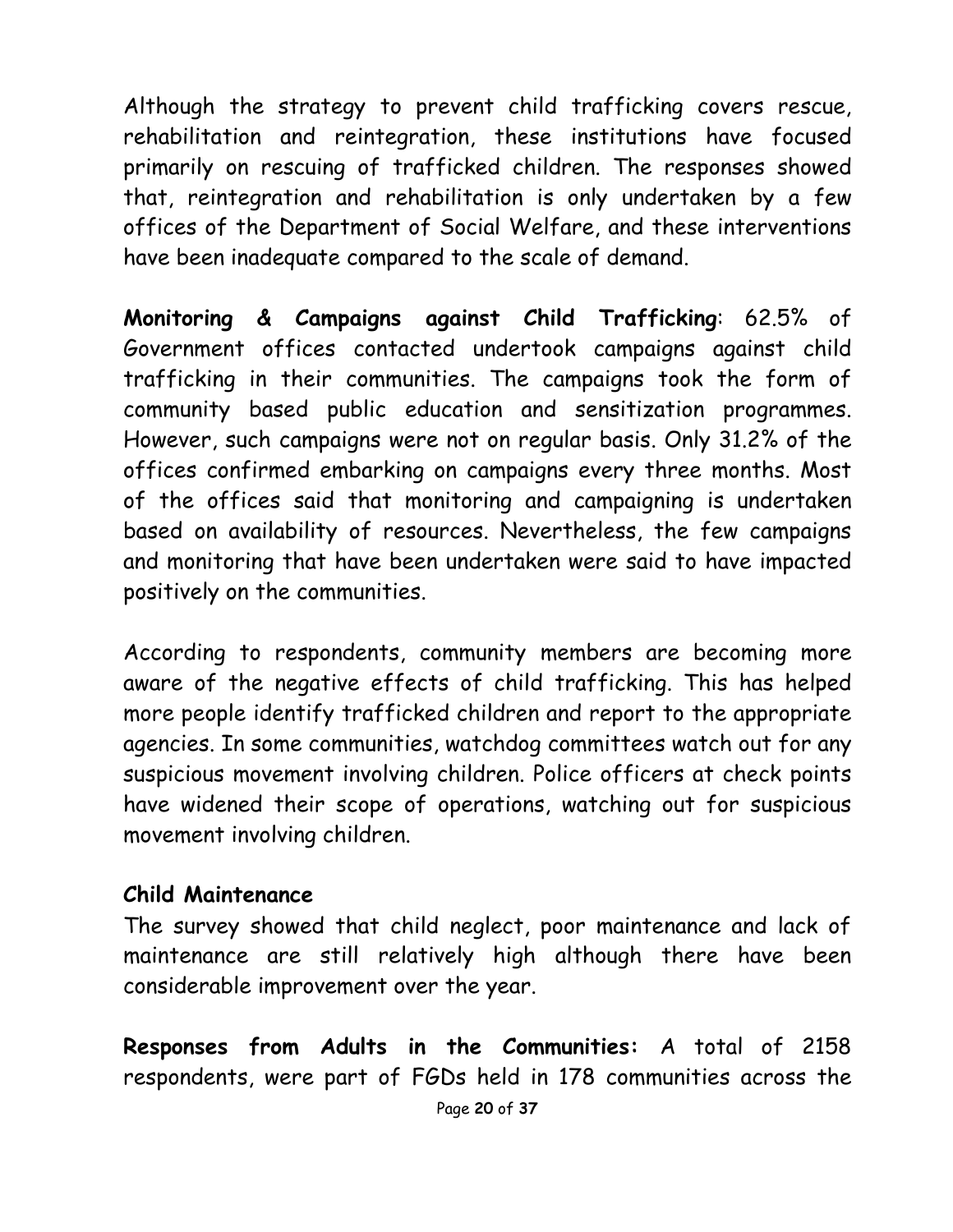country. The respondents were made up of 1864 parents and 266 guardians.

97.9% of the respondents indicated that as parents/guardians they have a duty to support their children. Only 39.5% of the respondents have attended programmes on child maintenance.

78.3% of the respondents said they knew about organisations that handle child neglect cases whilst 22.3% of them indicated that they had either witnessed or taken up a child neglect case to these organisations.

Majority of those who had taken up child neglect cases indicated that they were satisfied with the outcome of the cases. Those who were not satisfied gave reasons of not following up on the case or the parties did not comply with the terms of agreement.

**Responses from Children in the Communities:** A total of 1918 children participated in various focus group discussions held in 139 communities across the country. 48% of the children were aged between 11-15 years. 56.6% of these children lived with their parents, 36.3% with their guardians and 7.2% lived on their own.

89.1% of the children interviewed said they were provided with the necessities of life including health care by their parents. 10.9% indicated that they did not have such support.

Some respondents of the latter group noted that they either lived on their own and fend for themselves or lived with their parents who did not have enough money to provide their basic needs. A few of them noted that some relatives sometimes intervened by providing them with some of their basic needs. Others had philanthropists and NGOs supporting them.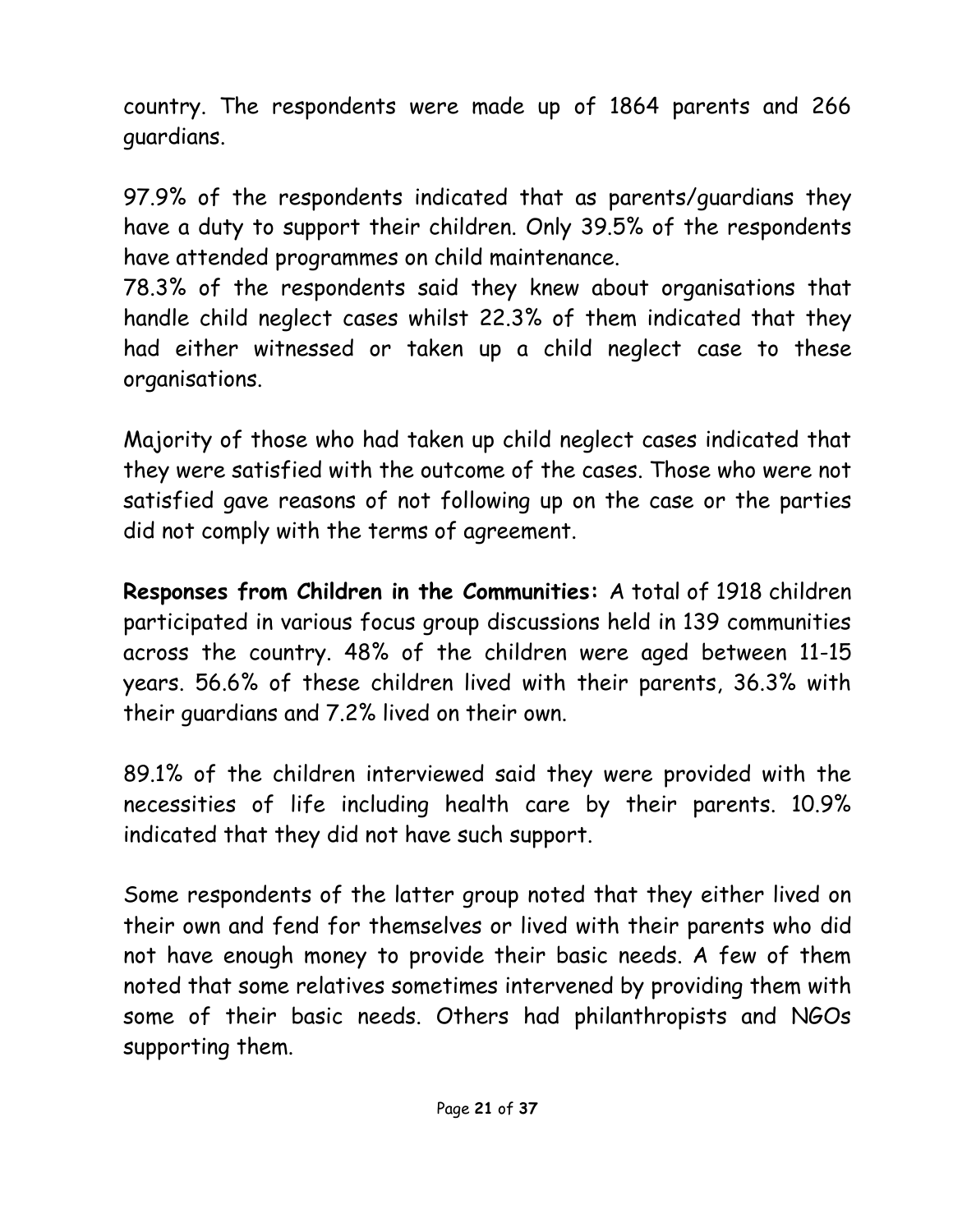The children interviewed were divided over the issue of whether they knew of an institution that handle child neglect. 49.1% did not whiles 50.9% indicated that they did. Only 9.0% of respondents indicated that they have received some form of assistance from any of these institutions. Such assistance included provision of school items and financial support. 51.7% of those who have received such assistance indicated that the support from these institutions have helped improve their lives because their fathers have now taken full responsibility, and they are no longer sacked for not paying school fees.

48.3% of the respondents, however, noted that intervention from these institutions have not improved their lives since their fathers still refuse to look after them.

**Responses from government institutions:** 97.3% of 120 Government offices interviewed indicated that they educated parents to maintain their wards by organizing public education and monitoring child rights issues in the communities.

60.2% of them noted that the number of maintenance cases they handled in the year had reduced, while 23.7% claimed the opposite. However, 16.1% of them noted there was no change. According to the majority of these officials, the impact of their work in promoting the right of the child to maintenance has been positive.

90.8% of Government offices interviewed said they carried out campaigns at the community level. The campaigns were mainly funded from Government sources.

**Responses from NGOs:** 72.1% of 46 NGOs working on child rights issues said they assist victims of child neglect to have access to the law for redress. 92.3% of them held campaigns against child neglect. 86.6% said they monitor child rights including child neglect.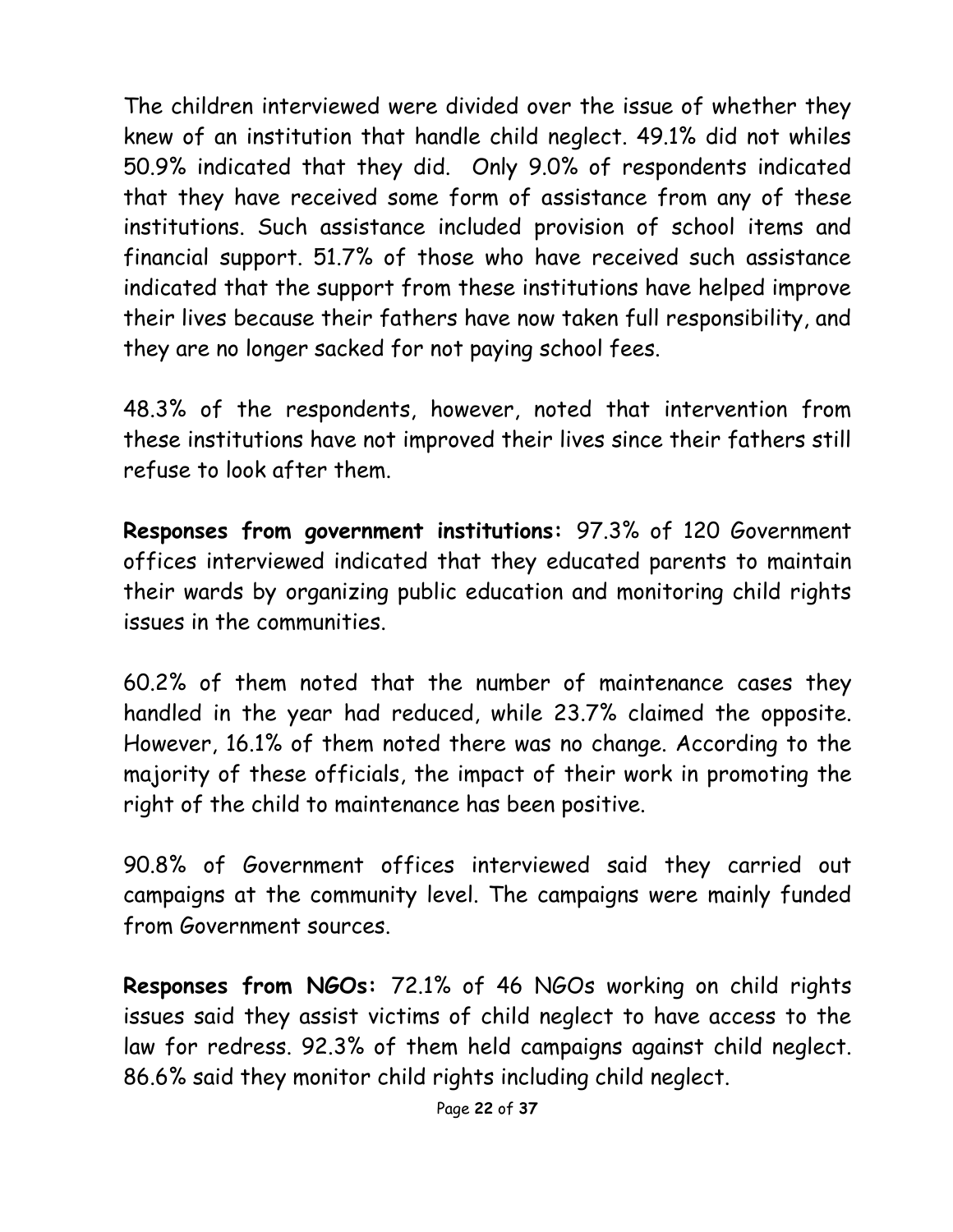Reports showed that there have been an increase in the number of child neglect cases reported and parents have become more responsible towards their children.

#### **Child Labour**

The Commission held 138 Focus Group Discussions. The discussions attracted 753 males and 875 females. In all, 1628 people participated in the discussions.

50.2% of the respondents indicated that children in their community still engage in labour that deprived them of their health, education or development. Children between 11 and 16 years were said to form the bulk of children engaged in child labour in those communities.

**Government Institutions in the Fight against Child Labour:** Officials of 83 Government offices, whose functions included complaints handling, counseling, collaborating with NGOs and implementing government policies on the worst forms of child labour, were interviewed.

The worst forms of child labour identified in the communities by these institutions are: street hawking, fishing, porterage, shepherding of cattle and quarrying.

According to the respondents, the number of reported cases fell from 1593 to 1065, presumably an indication that Government's effort in curbing child labour is yielding results. Field reports also indicate that in some communities, community members voluntarily report child labour cases enabling relevant authorities to intervene.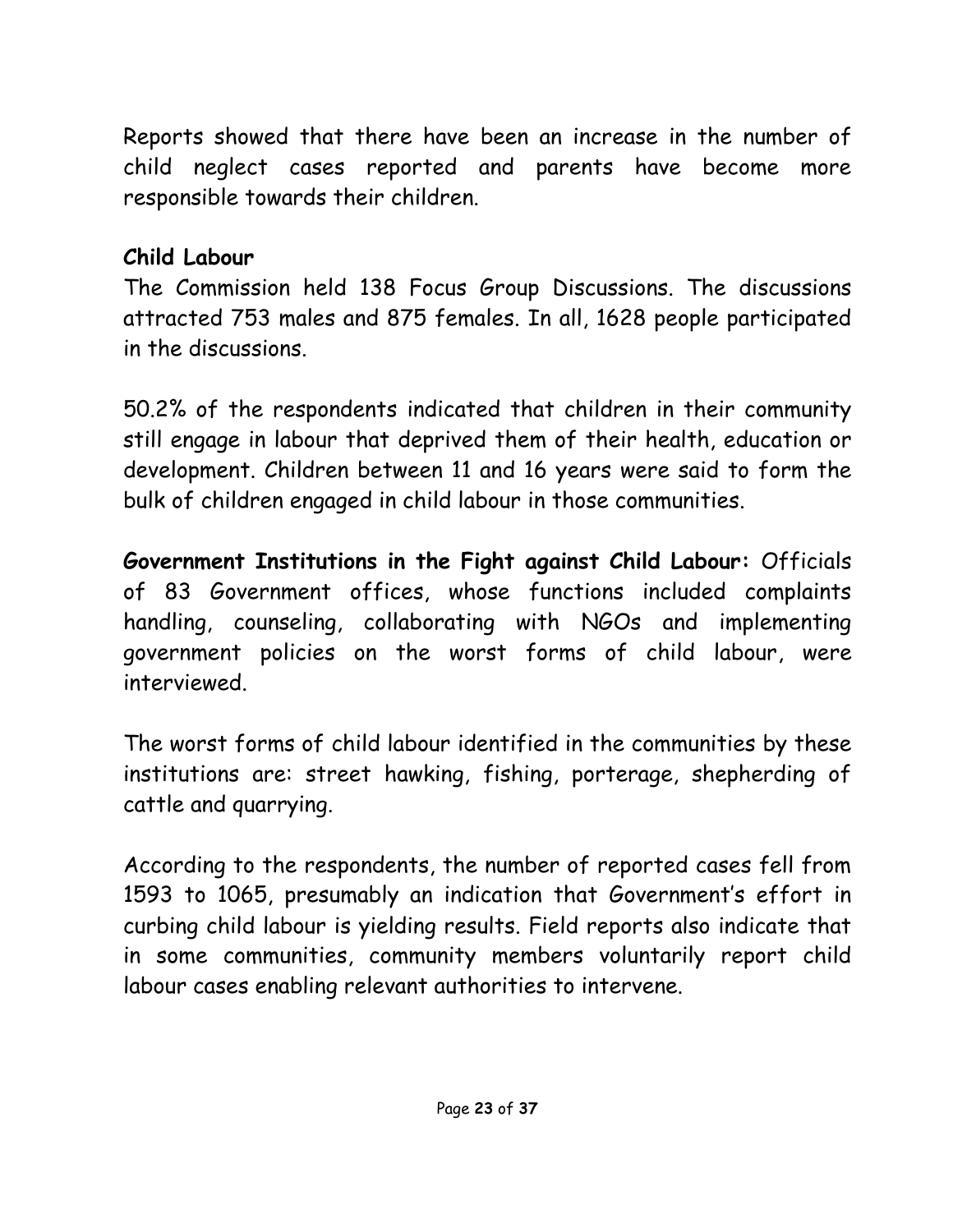82% of the respondents claimed that the campaigns have positive impact and community members are becoming aware of the harmful effects of child labour leading to a reduction of its incidence.

# **WOMEN'S RIGHTS**

The main objective of the monitoring exercise is to monitor the State's compliance with its obligations regarding fundamental rights and freedoms of women in Ghana.

Specifically, it seeks:

- 1. To monitor the impact of interventions in promoting women's rights in 2010; and
- 2. To assess the progress made by communities in the effort to combat abuse of, and discrimination against, women.

This year our monitoring of women's rights focused on domestic violence, gender-based discrimination, inheritance, and harmful cultural beliefs and practices that undermine women's rights.

A total of 2414 respondents, between age 18 and 54; i.e. 61.0% females and 38.9% males were part of various FGDs held in 200 communities across the country.

Even though the respondents were able to explain what human rights are, 15.4% of them did not know that women's rights are human rights. Some were totally ignorant of what constitute women's rights and did not accept gender equality. They claimed that women are physically weaker than men therefore they should not enjoy equal rights.

The responses showed that women's right to inheritance is still not fully recognised. Evidence also showed that there is unequal access to jointly acquired property and sharing of income from jointly owned businesses.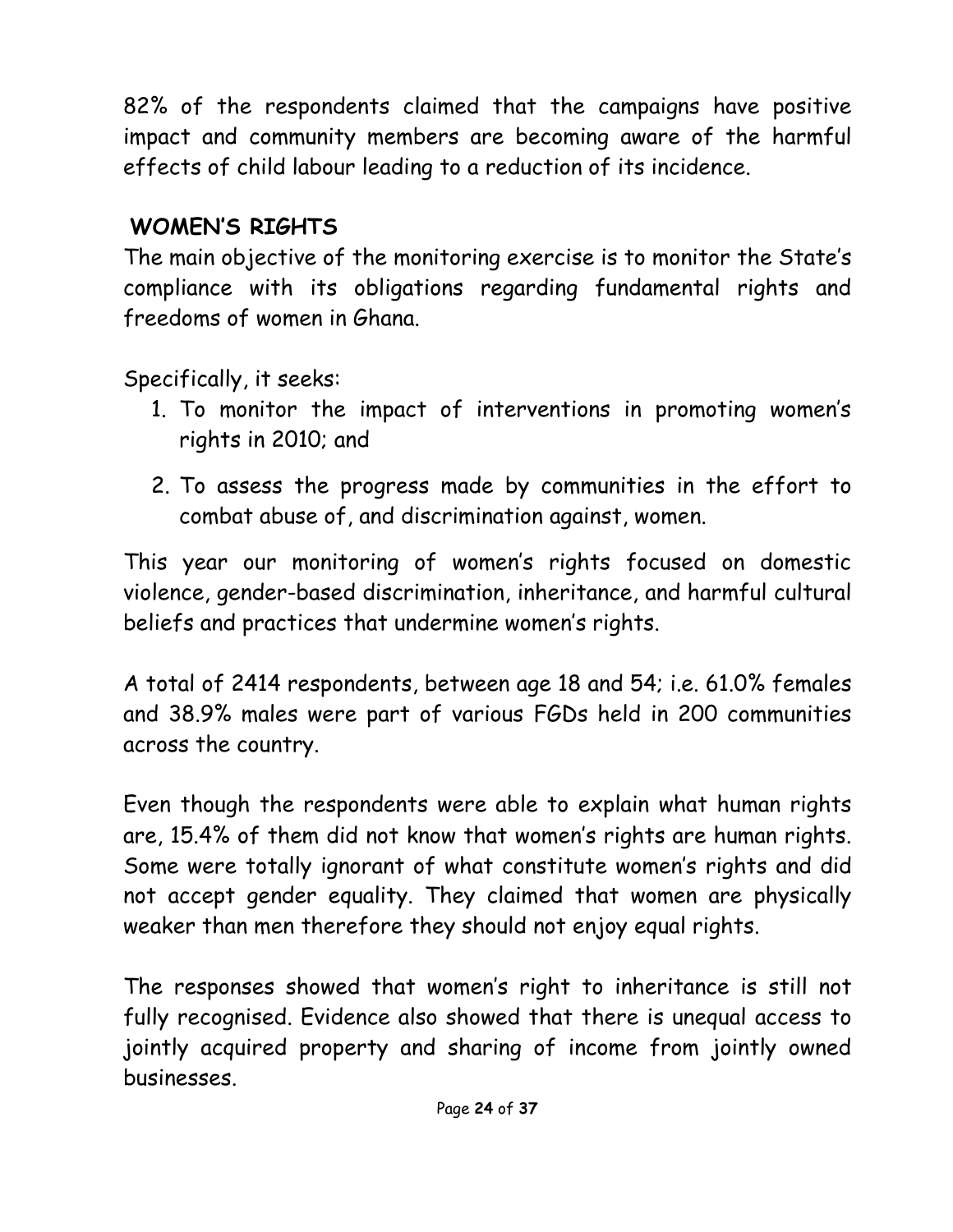Some traditional practices still placed women in a disadvantageous position.

59.3% of the respondents interviewed indicated that interventions such as public education and sensitization on the rights of women by both State institutions and Civil Society Organisations; the formation of gender advocacy groups; the passage of bye-laws by chiefs and the provision of credit facilities are some of the positive interventions that have helped reduce discrimination against women in their communities.

64.4% of the respondents indicated that abuses against women continue in the communities. 47.6% revealed that verbal and psychological abuse was most common. 29.0% noted that restricting freedom of movement, restraining freedom of association and free expression of religious beliefs of women were common in their communities. 23.4% of the respondents indicated that women were still denied control over their own bodies in terms of their reproductive health.

51.0% of respondents indicated that they have either attended or heard of educational programmes on women's rights. 88.1% of the respondents said they are aware that they could seek redress at state institutions like the Police, CHRAJ, the Department of Social Welfare and the courts. However, only 18.2% had patronised these services. Of those who had previously sought help from the stated institutions, 90.9% indicated they were satisfied with the services provided. 1.7% was not satisfied with the remedies given by these institutions because they thought their remedies were not punitive enough.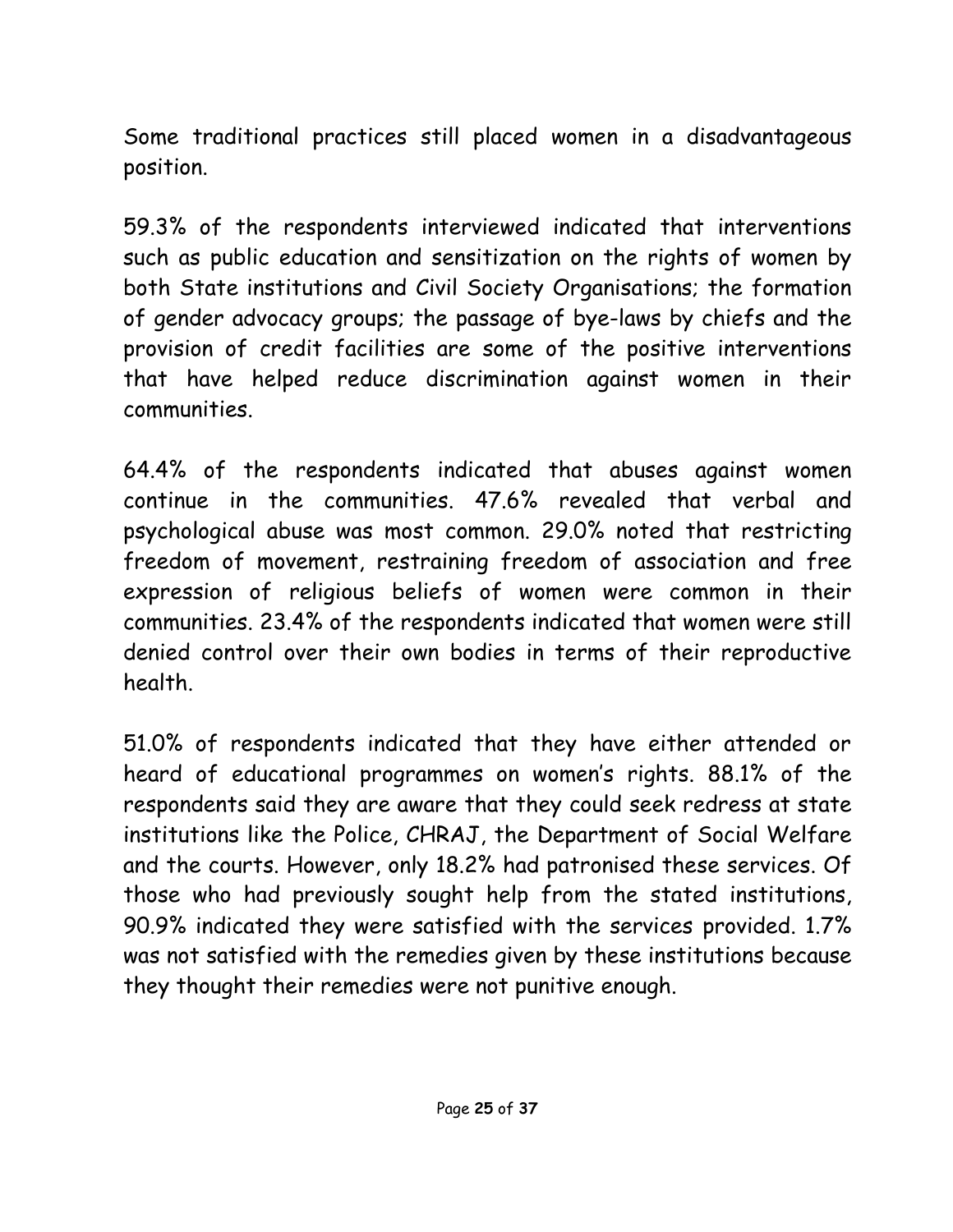#### **Domestic Violence against Women**

Focus Group Discussions were conducted in 116 communities in the country. These involved 1432 community members made up of 59.6% females and 40.4% males between 18 and 54 years.

75.3% of respondents knew about domestic violence, 71.2% knew the types of acts that constitute domestic violence. 30.3% indicated that they had either suffered physical, emotional or verbal abuse. Out of this number 51.0% said they have been affected mentally, emotionally or physically as a result of the violence. 20.4% of those who said they were victims said they sought medical help.

42.9% of the respondents knew about the Domestic Violence Act. 66.9% knew where to seek redress. Only 11.8% of the respondents had ever accessed services of the state institutions. 57.8% of those who patronized the services of these institutions were satisfied with the services provided.

44.1% of the respondents have ever attended or heard of an educational programme on domestic violence organized by both state institutions and NGOs. They indicated the programmes had increased their knowledge about domestic violence and prepared them to know how to seek redress whenever necessary.

#### **Inheritance**

A total of 2119 respondents were interviewed on women's rights to inheritance in 200 communities across the country. 39.7% of the respondents were between ages 29 and 39.

A small percentage of the respondents interviewed indicated that women and girls were not allowed to inherit their deceased parents in their communities although a majority of them said that the situation had improved in their communities.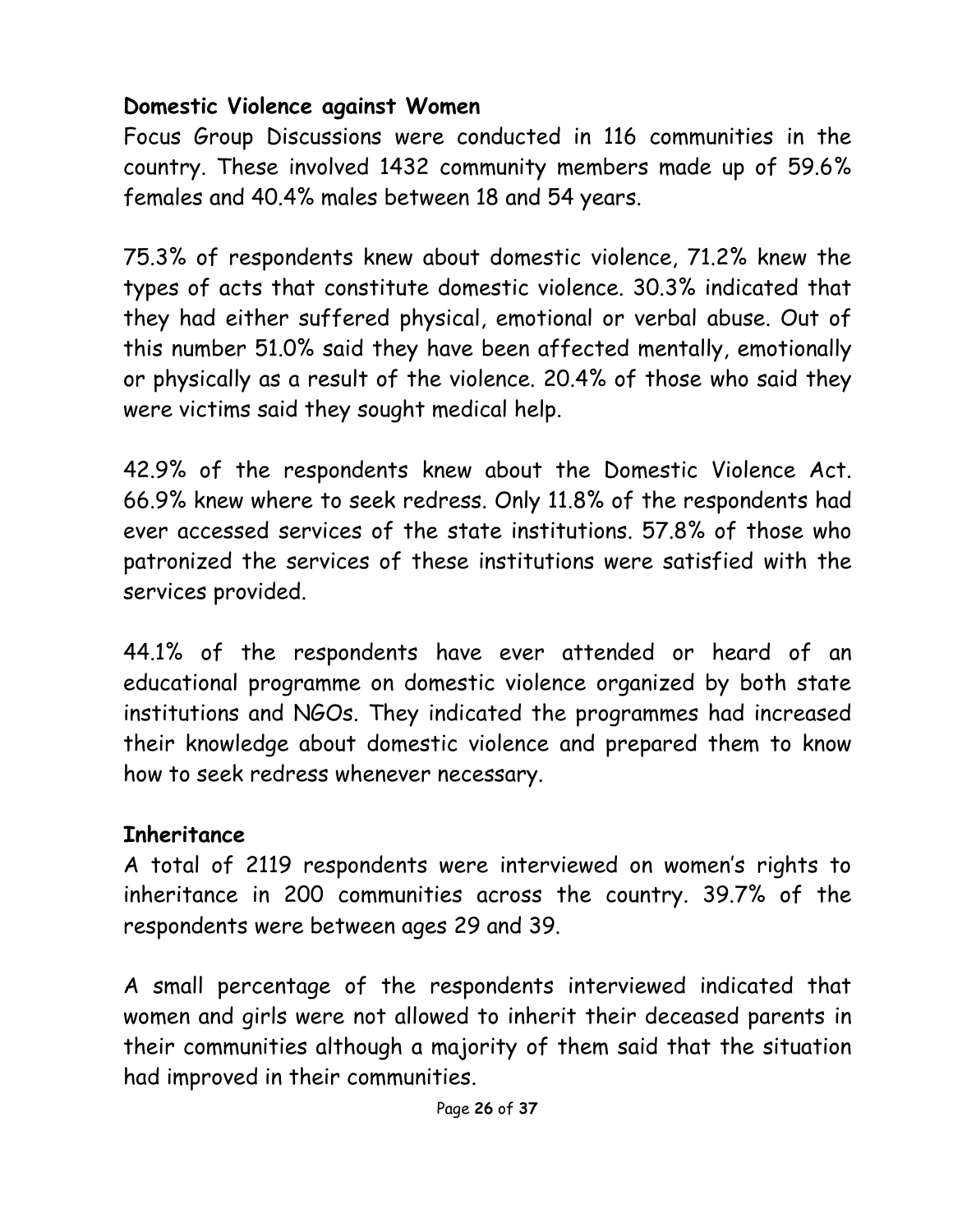42.6% of the respondents knew about the Intestate Succession Law (PNDC Law 111). Majority of the respondents said they got to know of the Law through public education programmes organized by CHRAJ, NCCE, DOVVSU, NGOs, and radio.

Whether the law has been able to address the issue of discrimination women face with regards to inheritance after the death of their spouses, 69.2% of respondents noted that it has now made it easy for widows to access their deceased spouses' estate.

Others were of the view that ignorance of the law; lack of enforcement as well as the cumbersome processes of obtaining letters of administration were hampering the realization of the objectives of the law.

60.0% of the respondents indicated that they knew the institutions from which to seek redress, although only 12.1% had ever patronized the services of these institutions. Of those who had reported cases to these state institutions, 75.7% of them were satisfied with the services provided.

#### **HARMFUL CULTURAL PRACTICES**

# **Camps for People Suspected of Witchcraft**

Belief in witchcraft is still prevalent in the Ghanaian society. Often times men and women who are suspected to be witches and wizards suffer the fury of their communities, ranging from seclusion, banishment, physical molestation, to outright lynching. Although the evidence on the ground showed that women are primarily the victims.

The recent burning of an elderly woman in Tema after she had been accused of witchcraft typifies the type of discrimination and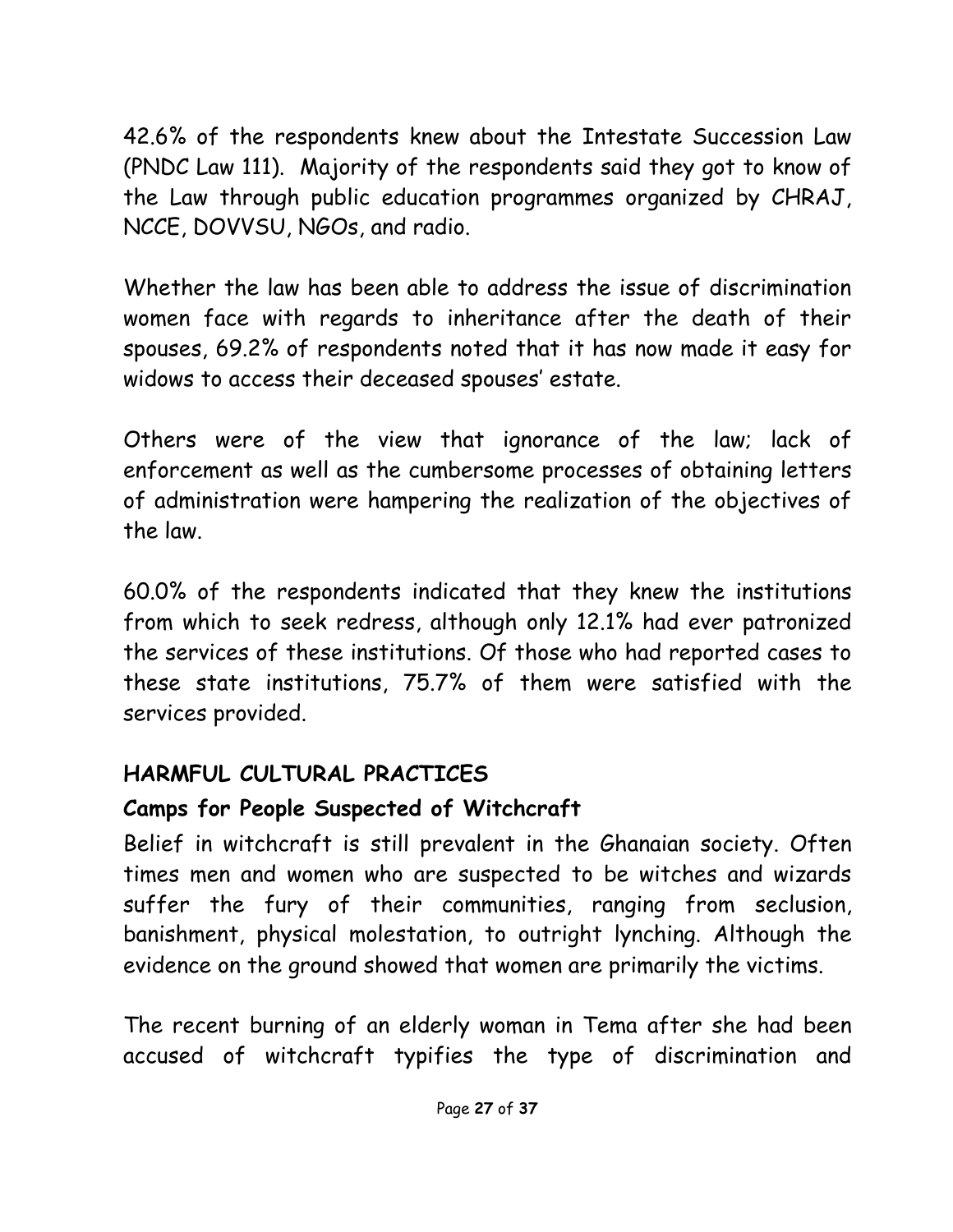vulnerability imposed on omen and girl children by cultural beliefs and practices in Ghana.

The Commission monitored three camps for persons suspected of witchcraft in the Northern Region to assess the living conditions of the camps.

The camps which were monitored in 2009 were: the Kukuo Settlement, Tindaan Shayili-kpatinga Settlement and the Gnani Settlement.

The Kukuo Settlement had 123 inmates, all of the women. Tindaan had 32 inmates also all of them women, whilst Gnani had 8 men and 20 women.

Sanitation conditions at the camps were generally deplorable. There had been no improvement since the last inspection in 2009. The Kukuo Camp, for instance, has no access to potable water. Their main sources of water are stream and rain. There were no toilet facilities, and this had also compounded the sanitary condition in the camp.

In spite of efforts by the Commission and other CSOs including SONGTABA, GRAMEEN and Action Aid to end discrimination, stigmatization and banishment of persons suspected of witchcraft, the practice still persists.

#### **Harmful Widowhood rites**

Article 39 (2) of the 1992 Constitution provides that:

"The state shall ensure that appropriate customary and cultural values are adapted and developed as an integral part of the growing needs of society as a whole; and in particular that traditional practices which are injurious to the health and well- being of the person are abolished".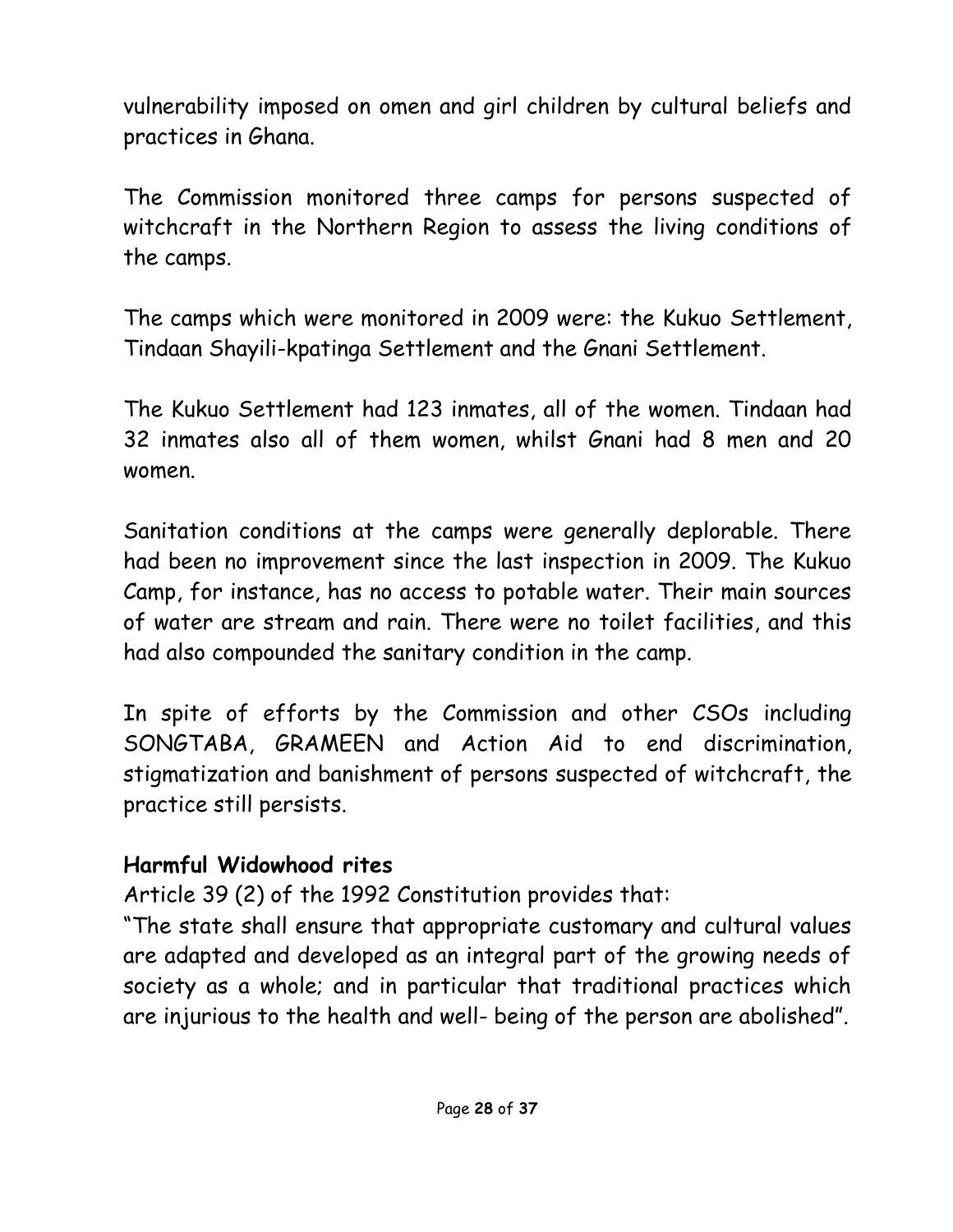Although harmful cultural practices are prohibited, practices of dehumanizing widowhood rites are still prevalent in Ghana today. These rites involve rituals, ranging from seclusion and general isolation of the widow to actual causing of physical harm to the widow.

Women who refused to undergo widowhood rites suffer many abuses.

According to some of the respondents, these women were accused of being responsible for the death of their spouse while others are verbally abused and denied some of the property of their deceased spouse.

A total of 789 community members comprising 281 (35.6%) males and 508 (64.4%) females participated in Focus Group Discussion nationwide. Out of this number, 406 (51.5%) stated that such customs and practices are still practiced in their communities. 48.5% on the other hand indicated that the practice was on the decline.

Campaign activities against harmful widowhood practices in the various communities seem to have reduced compared with previous years. Only 27.8% of the participants confirmed that there has been some campaign or talk against harmful widowhood practice(s) in their communities. Almost all the participants confirmed the absence of any organization coming to the community to conduct education on widowhood rites this year. A few, however, mentioned organizations mainly churches, the media and a few community based NGOs implementing projects during the reporting year.

In the view of the Commission, women's empowerment and sustained public education and advocacy in our communities will help us eradicate obnoxious cultural practice. We must intensify such interventions to protect the dignity and rights of widows.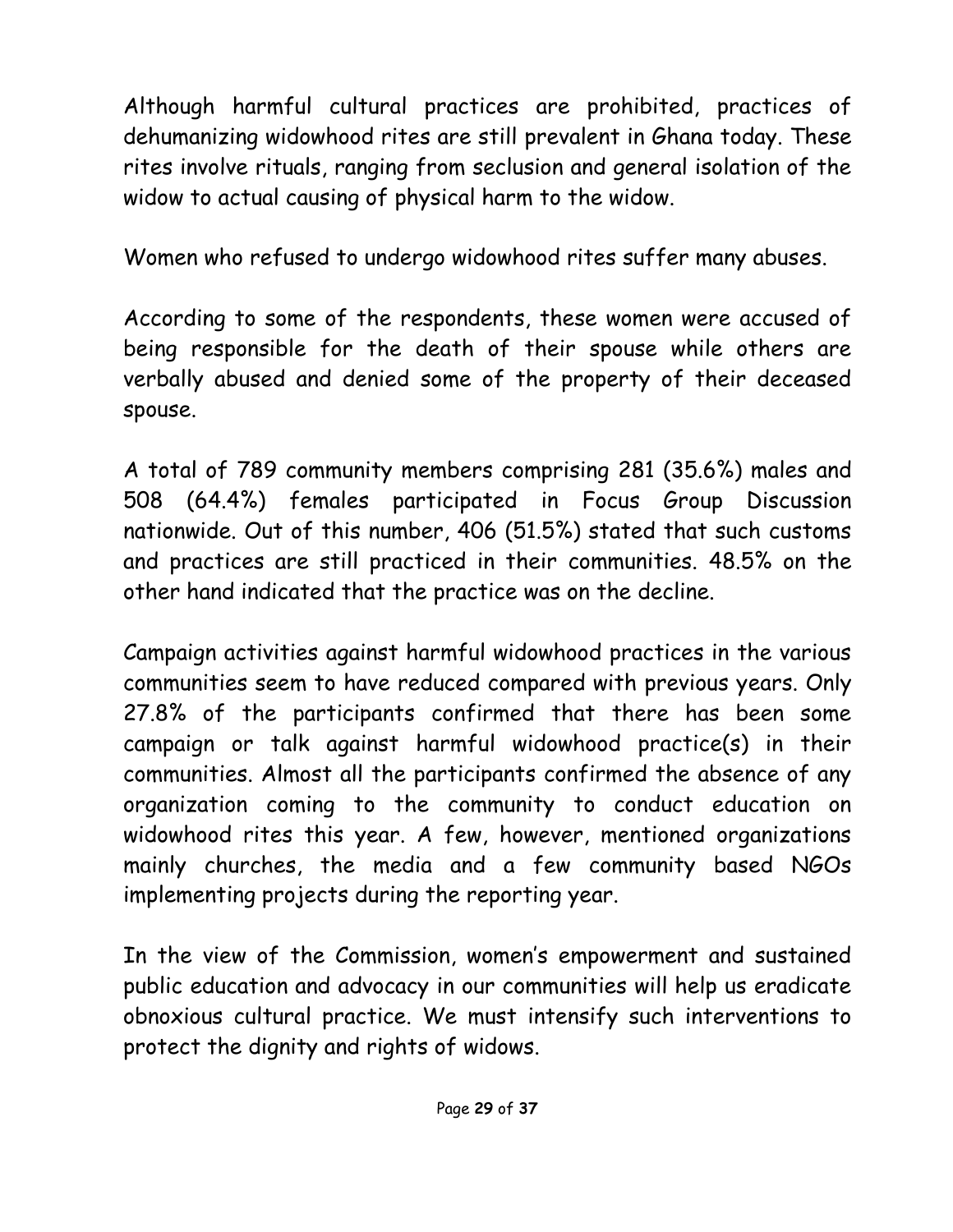# **EXTREMELY DEPRIVED COMMUNITIES (SLUMS)**

Nineteen (19) extremely deprived communities were monitored across the country; six each from Western and Greater Accra Regions, five in the Volta Region and one each in Brong Ahafo and Upper East Regions.

The evidence showed that most of the communities surveyed lived under sub-human conditions. Many of the communities lacked adequate housing, good water sources, good sanitation and secure tenure, making slum dwellers very much afraid of forcible eviction(s). 61.1% of the households had no toilet facility.

The common sources of livelihood were petty trading, hairdressing, driving and other artisanal work; fishing, fish mongering and other agricultural activities.

Households were extremely congested and extremely vulnerable to fire outbreak and theft. 88.9% of the residents lived in their own structures while 11.1% lived in rented places. The monthly rents ranged between 5 Ghana Cedis and 15 Ghana Cedis.

47.4% of the respondents indicated that they had no hospitals or clinics within their communities. However, accessing medical facilities nearby was not difficult. About 44.4% had registered under the NHIS.

#### **Prisons and Prison Camps Monitoring**

# **Introduction**

Everywhere in the world, prisons are meant to be places to reform detainees to become useful to society however, considering the recidivism rate of 5.7% in the country, (as at last year), one would wonder whether the detention centres are serving this purpose.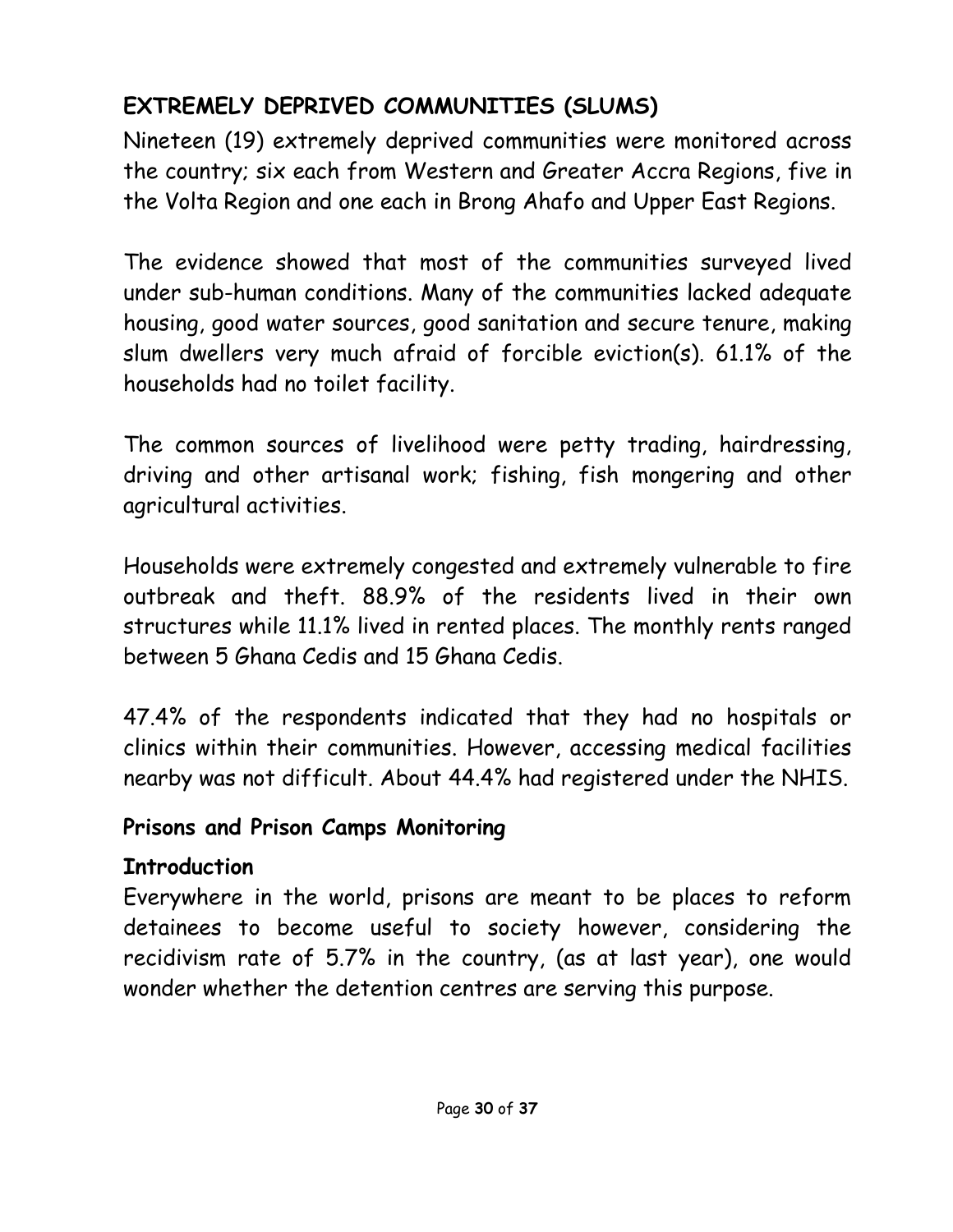Standards such as the UN Standard Minimum Rules for the Treatment of Prisoners and the International Covenant on Civil and Political Rights have provisions governing the treatment of prisoners.

The UN Convention on the Elimination of All Forms of Discrimination against Women (CEDAW), and the Convention on the Rights of the Child also safeguard the rights of women and children, and in many cases are applicable to women and children in prison $^{\rm 1}.$ 

This year, twenty-eight (28) prisons and Prison Camps out of the total of forty-two (42) were monitored across the length and breath of the country. The monitoring showed that although some areas of the prison condition has improved the general living conditions have not improved much compared to that of the previous year.

Generally, congestion was still a major problem in the country's prisons and ought to receive serious attention. For instance, at the **Sekondi Male Prisons** in the Western Region, **inmates had almost doubled** with six hundred and thirty seven convicts and eighty-eight remand prisoners.

#### **Health and Nutrition**

The Government daily stipend of Gh¢0.60p per inmate is woefully adequate. Inmates at the prison are usually compelled to supplement the meager stipend themselves.

With respect to health, not all the Prisons had a health post or an infirmary and those privileged to have it, were poorly stocked. Except for a few sicknesses, common ailments in the prisons and police cells could be linked to low ventilation, overcrowding, and poor nutrition.

 $\overline{a}$ <sup>1</sup> <http://www.quaker.org/qcea/prison/Executive%20Summary%20with%20cover.pdf>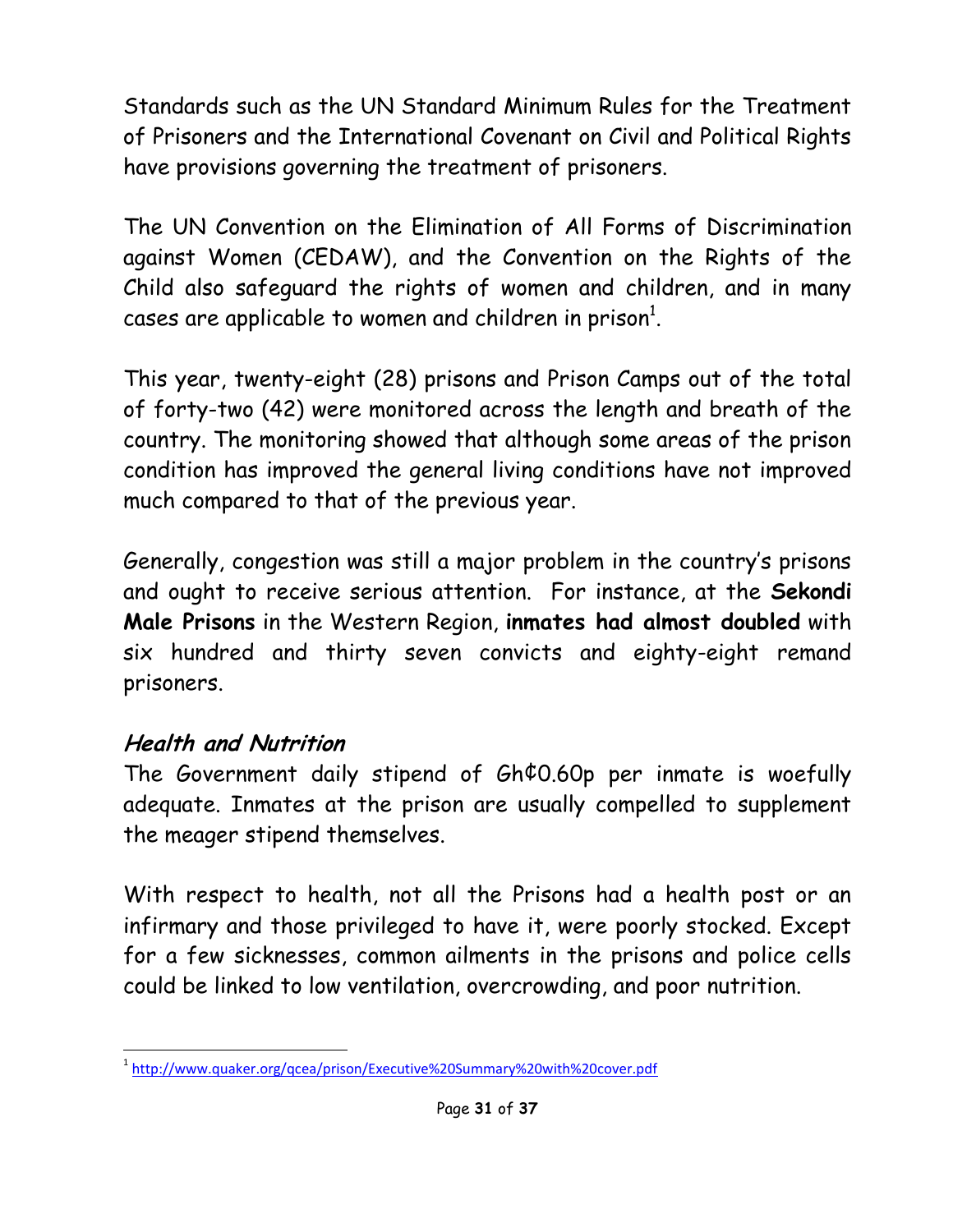#### **Sanitation**

The sanitary condition in the **prisons and prison camps** has not improved compared to the previous year. The major problem seemed to be the **inadequate number of toilet facilities**. A lot more of the facilities visited had flush toilets and shower baths either in an enclosed or open space for inmates and these were in fairly good sanitary conditions.

# **Welfare, Vocation and Recreation**

Prisons and prison camps are primarily supposed to be reformatory centres and as part of this people without vocational skills get the chance to be trained in one so they come out better people with employable skills. However, the types of vocational workshops that are operated are poorly equipped and cannot meet these objectives.

Almost all prisons that had vocational workshops had people trained in tailoring and dressmaking, bakery, masonry, and weaving.

# **Police Cells Monitoring**

# **Introduction**

In the year under review, the Commission monitored 469 police cells out of the total of 672.

Generally, the conditions in the police cells visited had not changed much compared to the previous years.

Though a number of new ones have been added, sanitary conditions were not up to standard. Some stations still use buckets in the cell rooms for inmates' to use as toilet facilities. Ventilation and lightening in most of the police cells were generally poor. Beddings were woefully inadequate and many inmates slept on the floor or wooden boards.

It must however be stated that most police stations were adhering to the 48-hour rule; suspects were usually not detained for longer hours. **Pregnant women and nursing mothers** were also found in some of the cells under conditions that were not generally conducive.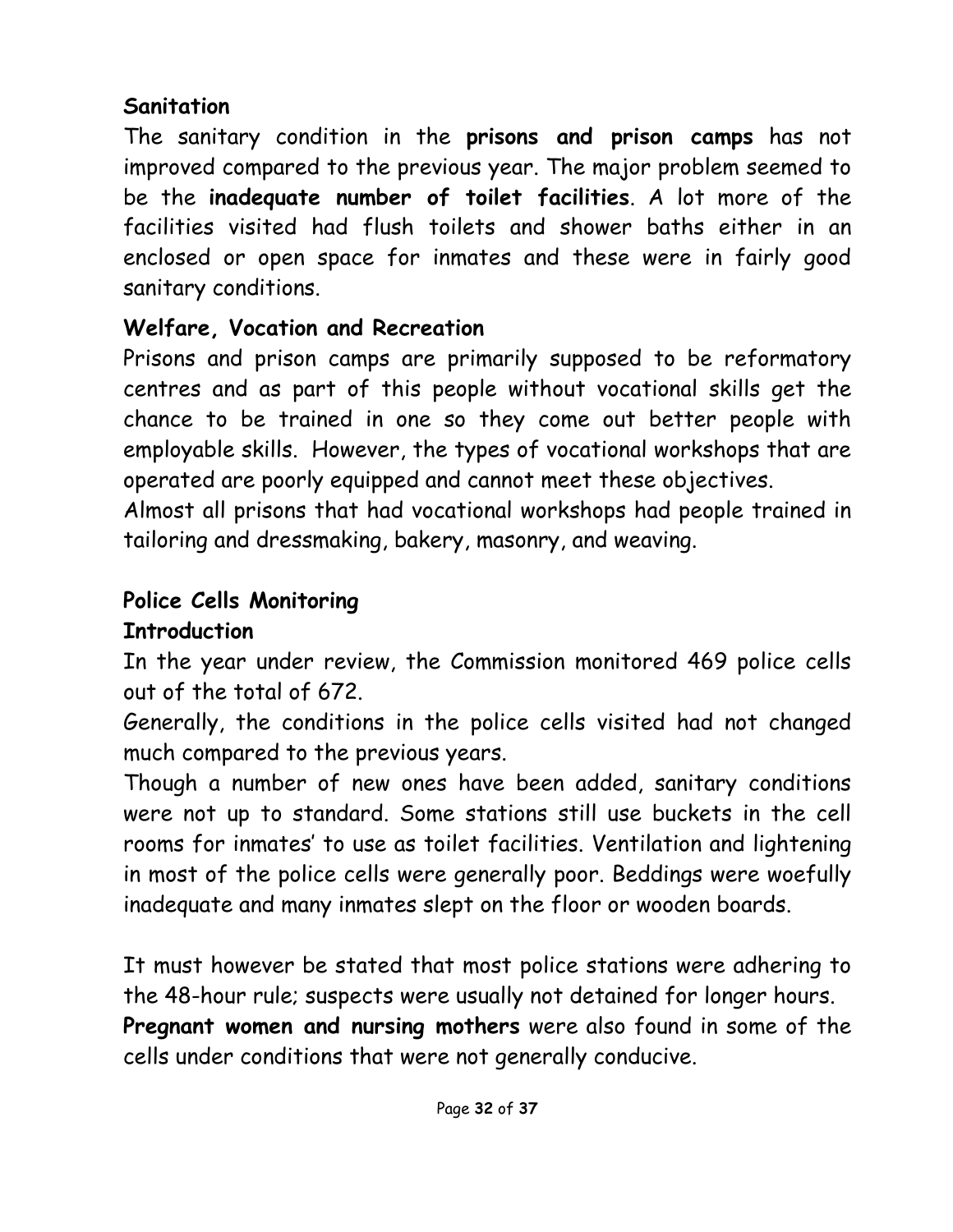#### **Health and Nutrition**

Feeding of suspects in police cells continued to be mainly the responsibility of family and friends. In a few cases the police personnel assist the detainees.

#### **Sanitation**

Generally, the sanitary conditions of the police stations are not good although some police stations have kept good facilities for detainees. Some the police stations have decent toilet facilities and relatively acceptable ventilation and lightening for inmates. However, in many of the police stations because of the buckets used the stench that greets us is overpowering and very dehumanizing.

#### **CIVIL AND POLITICAL RIGHTS**

The nation continues to enjoy relatively high respect and recognition of civil and political rights. The courts, the Commission and other institutions have enforced these rights quiet commendably.

However, the Commission is gravely concerned about the spate of mob "justice" in the country.

These barbaric acts, such as beating, stoning, lynching, and burning of suspected criminals, constitute a gross violation of the 1992 Constitution Ghana and the fundamental human rights of the victims.

Article 15 of the 1992 Constitution provides:

- (1) The dignity of all persons is inviolable.
- (2) No person shall, whether or not he is arrested, restricted or detained, be subject to-

(a) torture or other cruel, inhuman or degrading treatment or punishment….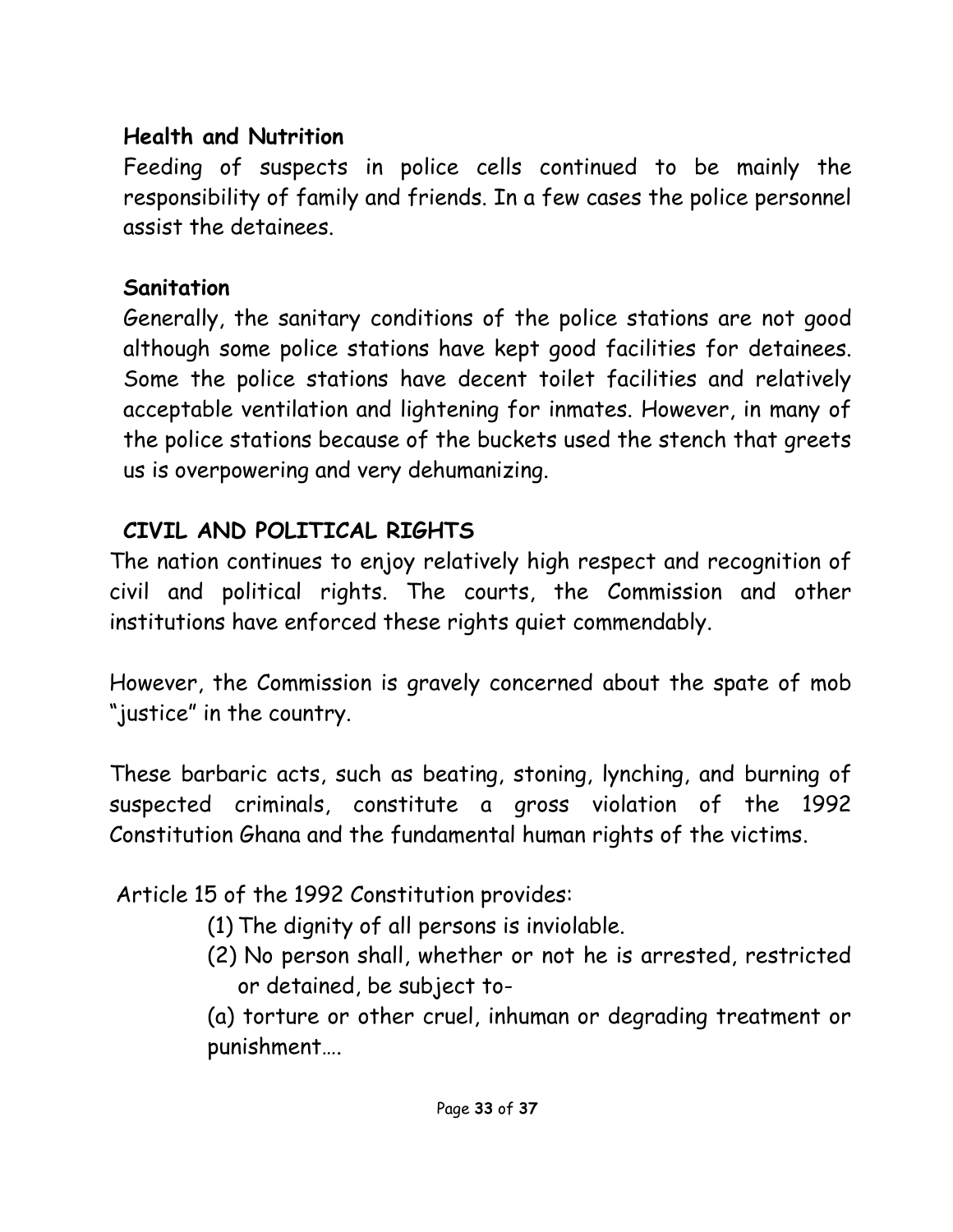Furthermore, under the Constitution of Ghana, suspects are presumed to be innocent until proved guilty; a principle that is well recognised in all civilised and democratic countries.

Yet in Ghana lawless mobs perform extra judicial killings, under the pretext of losing faith in law enforcement and judiciary, and also fear of violent crime.

In the view of the Commission, no society can resort to primitive self help and guarantee safety and security of persons. We may all be at risk if we endorse such uncivilised acts in our society.

For instance, the June 17, 2010 edition of the Today Newspaper reported that a 24 year old unemployed, Ato Kodjo, was lynched by irate students of Cape Coast University for allegedly stealing items and properties belonging to some of the students.

Whilst we do not approve of theft or any crime of whatsoever nature, we cannot also condone such barbaric acts such as mob justice in our society. Instead, we must all cooperate with lawful agencies in the maintenance of law and order in the country, which is one of the duties of the Ghanaian citizen underscored in article 41 of the 1992 Constitution of Ghana.

The Commission admonishes all Ghanaians to desist from such barbaric acts. The Commission further calls on the Police Service to actively pursue and prosecute all those who participate in any mob killings or other barbaric acts in the country.

# **ALLEGED POLICE BRUTALITIES AT NANKPANDURI, NORTHERN REGION**

Following a report by Peace FM in Accra on the 29th of October, 2010 of an alleged police brutality on the Nakpanduri community, officers of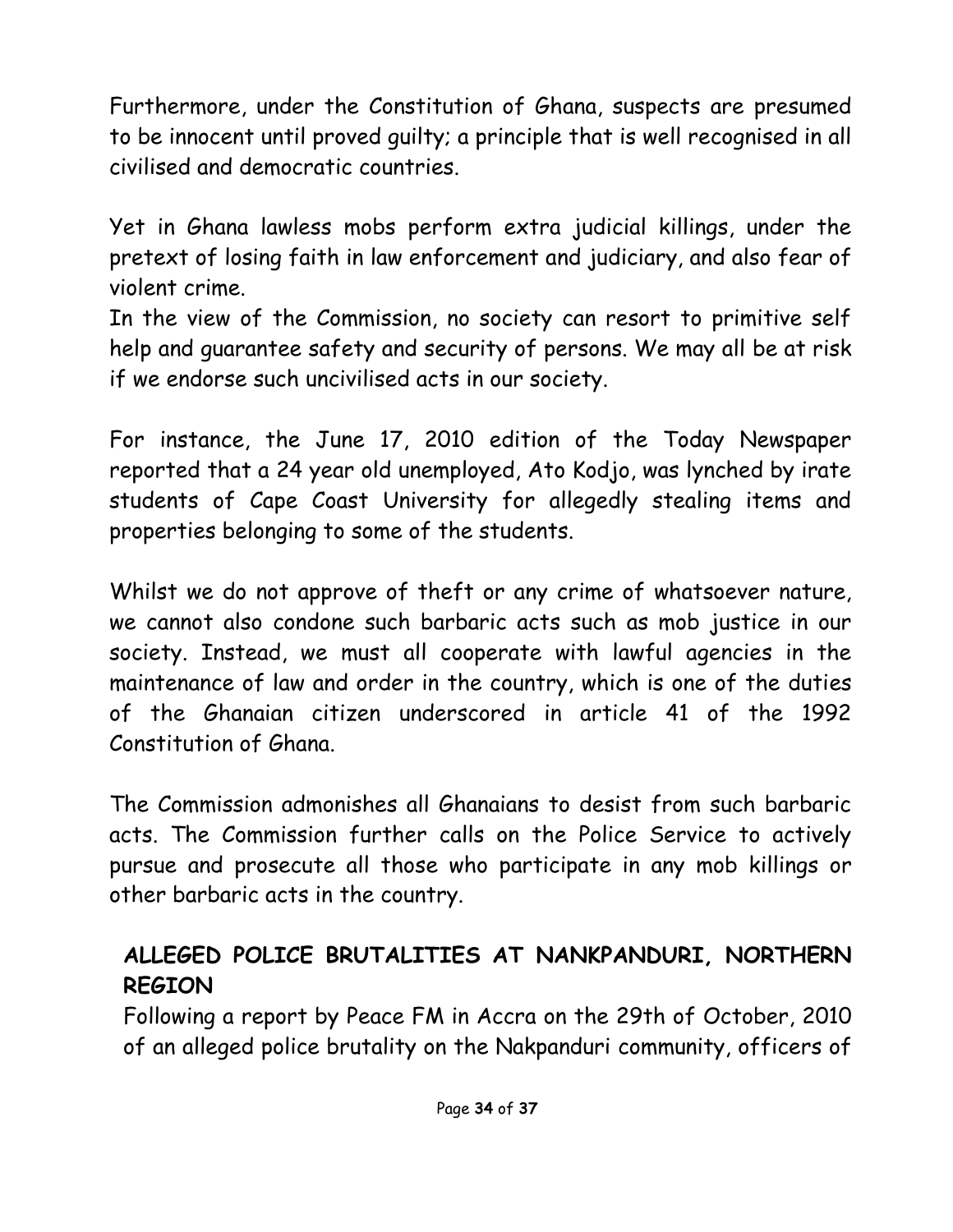the Commission in the Northern Region were dispatched to the community to ascertain the facts.

The general situation at Nankpanduri, though calm, showed that the police had caused fear and panic in the community. To the extent that people, had deserted the village.

#### **Authenticity of the report:**

The Commission confirmed that twenty-two (22) houses were burnt down and a number of the people in the community were physically assaulted. Apart from the houses which were burnt, other belongings such as food stuffs and personal clothing's were also vandalized. It was also established that cruel, degrading and unlawful acts were perpetrated by the police personnel who went to the community. There was overwhelming evidence that some individuals had been physically molested by police personnel with injuries to show.

Evidence also showed that the police personnel who went to the community engaged in indiscriminate shooting with bullet marks on walls and other properties to show.

This was in the wake of police effort to arrest a convict who had escaped from jail, and was said to have killed two police officers. The police went there believing that the fugitive was taking refuge in the community.

Whiles the Commission recognizes the Police Service as a very difficult work to ensure law and order, and peace and security in the country, the Commission finds it totally unacceptable that Peace Officers should engage in the type of human rights abuses that took place at Nankpanduri. Evidence showed that residents of Nankpanduri were unarmed, and did not oppose the police from undertaking their law activities in the community.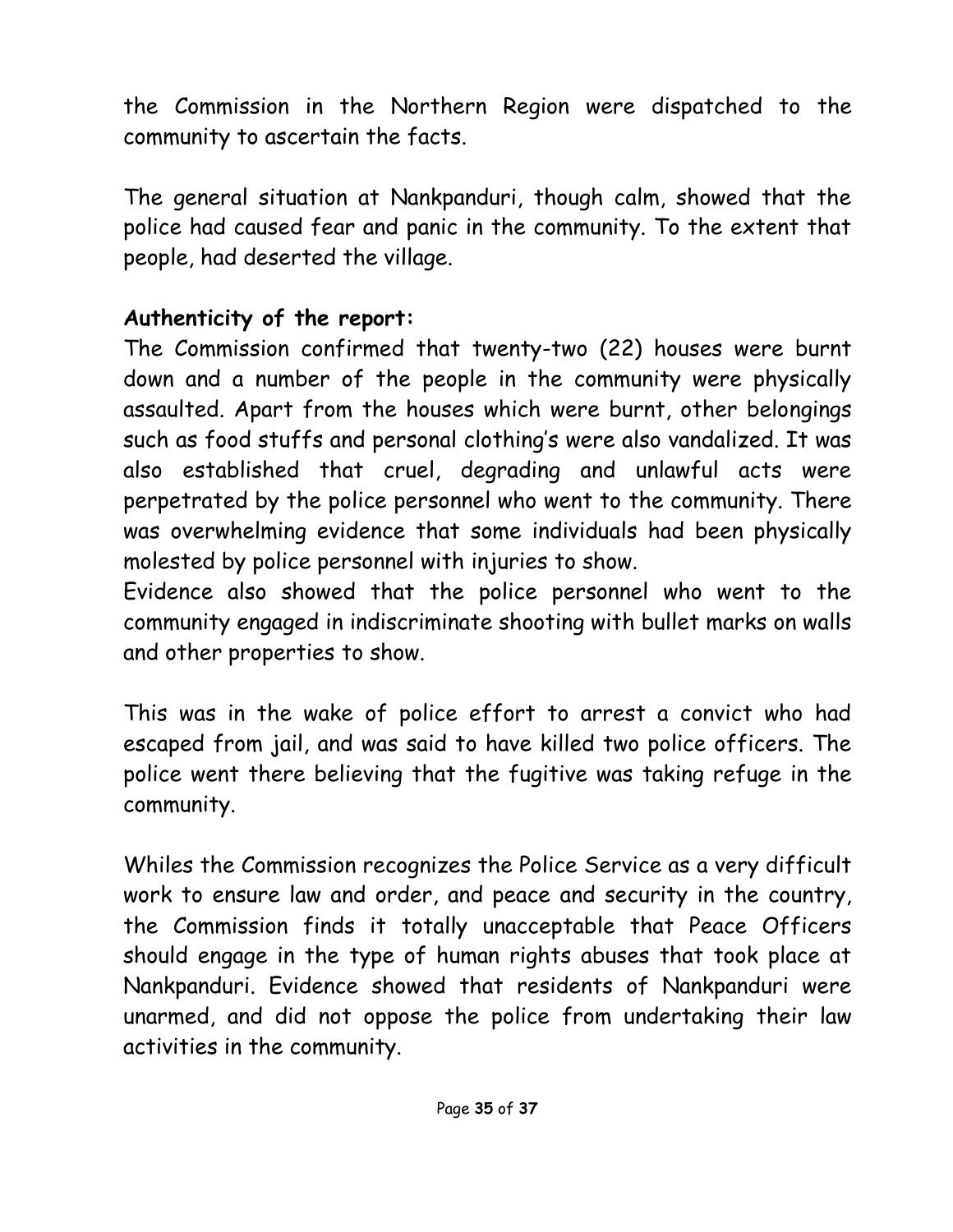In particular, the Commission recalls the Basic Principles on the Use of Force and Firearms by Law Enforcement Officials, adopted by the UN in 1990.

In particular the Commission recalls the  $4<sup>th</sup>$  principle which says that:

"Law enforcement officials, in carrying out their duty, shall, as far as possible, apply non- violent means before resorting to the use of force and firearms. They may use force and firearms only if the other means remain ineffective or without any promise of achieving the intended result"

In applying such principles, the Commission believes that the Police service will garner effective public support and public confidence in the police which in-turn will make the police more successful to the admiration of the citizens.

Pending the completion of investigations to determine the culpability of individual police personnel who were involved in this unfortunate carnage, we urge government to alleviate the victims of the Nankpanduri incident.

In this brief report the Commission has tried to present to you an overview of human rights promotion in Ghana, The commission is happy to acknowledge that some progress has been made in the reviewing period. The Commission commends Government, Government Agencies, Independent Governance institutions, Civil Society Organisations, Development Partners and the entire Ghanaian community for their contribution in making this difference.

We must note, however, that the progress made does not cut across all sectors of the country. Persons with disability, poor children, and poor women continue to be exposed to high vulnerability in society.